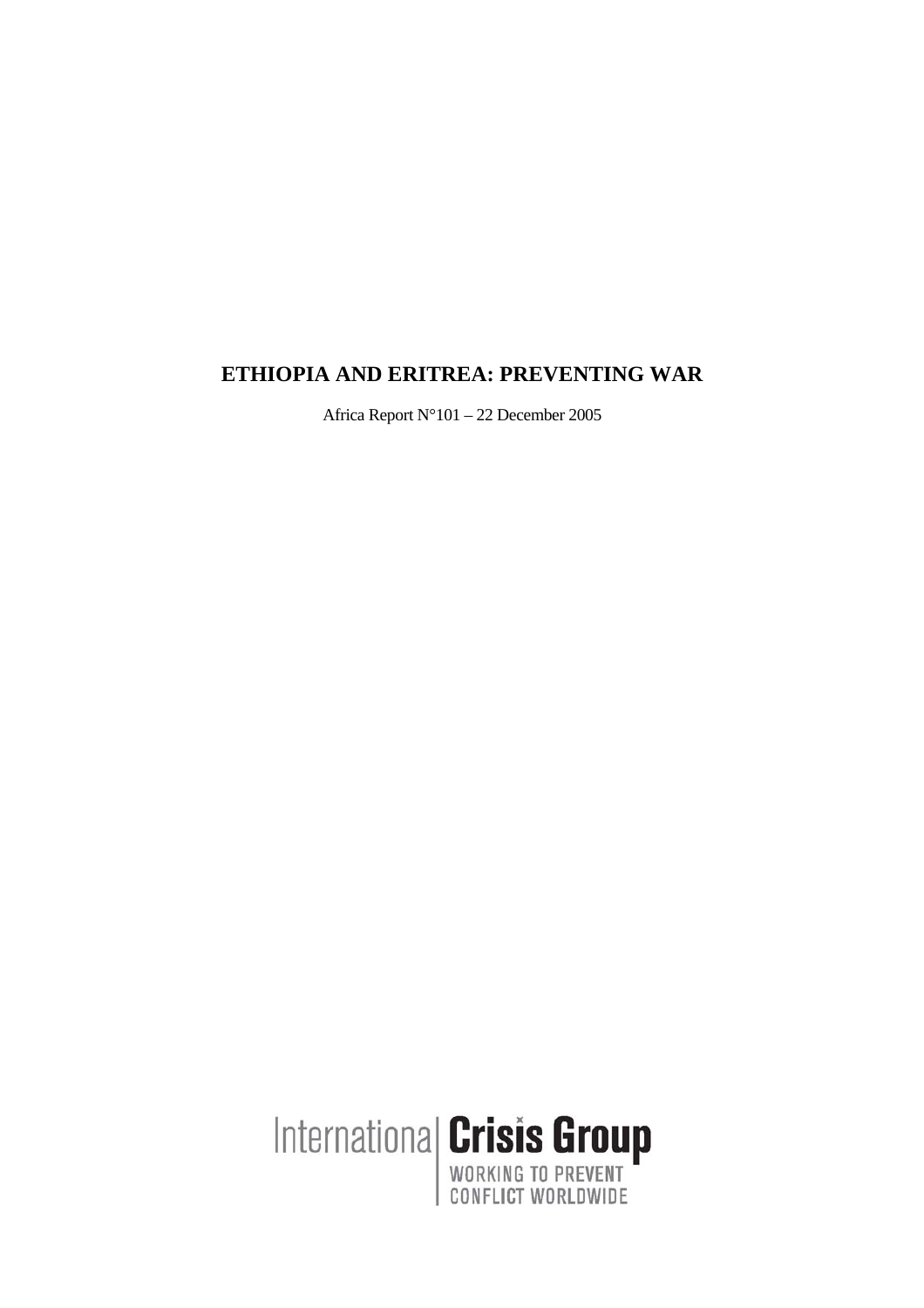# **TABLE OF CONTENTS**

| I.   |                 |                   |  |  |  |
|------|-----------------|-------------------|--|--|--|
| II.  |                 |                   |  |  |  |
|      | A.              |                   |  |  |  |
|      | $\mathbf{B}$ .  |                   |  |  |  |
|      | $\mathcal{C}$ . |                   |  |  |  |
|      |                 | 1.                |  |  |  |
|      |                 | 2.                |  |  |  |
|      | D.              |                   |  |  |  |
|      |                 | $\mathbf{1}$ .    |  |  |  |
|      |                 | 2.                |  |  |  |
|      |                 | 3.                |  |  |  |
|      |                 | $\overline{4}$ .  |  |  |  |
| III. |                 |                   |  |  |  |
|      | A.              |                   |  |  |  |
|      | $\mathbf{B}$ .  |                   |  |  |  |
|      |                 | $\mathbf{1}$      |  |  |  |
|      |                 | 2.                |  |  |  |
|      |                 | 3.                |  |  |  |
| IV.  |                 |                   |  |  |  |
|      |                 | <b>APPENDICES</b> |  |  |  |
|      | $\mathsf{A}$ .  |                   |  |  |  |
|      | $\bf{B}$        |                   |  |  |  |
|      | $\mathcal{C}$ . |                   |  |  |  |
|      | D.              |                   |  |  |  |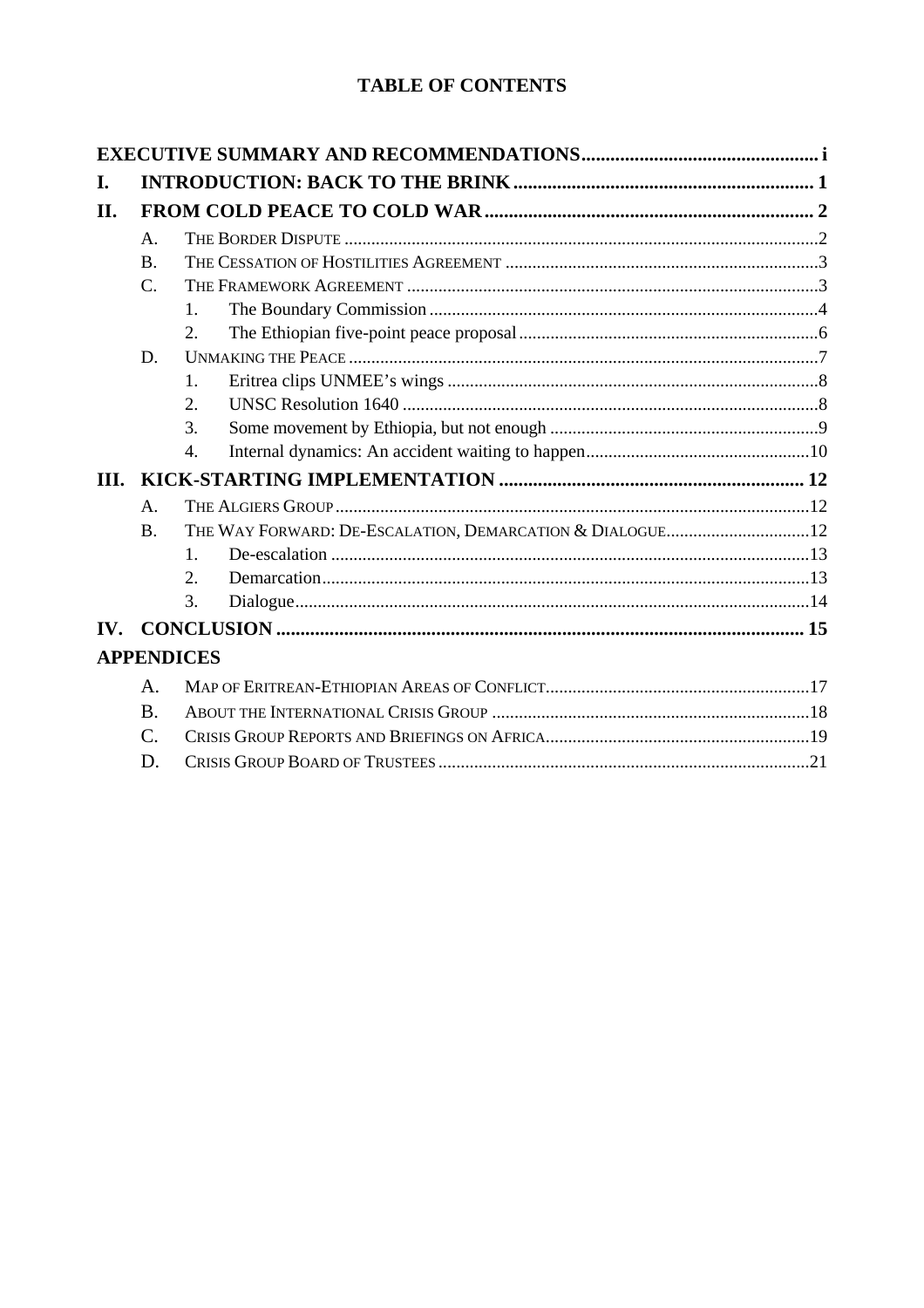Internationa **Crisis Group** 

**Africa Report N°101 22 December 2005** 

## **ETHIOPIA AND ERITREA: PREVENTING WAR**

# **EXECUTIVE SUMMARY AND RECOMMENDATIONS**

The fragile peace maintained by Ethiopia and Eritrea since they signed a comprehensive agreement at Algiers in December 2000 is fraying dangerously. With a costly two-year war now followed by nearly five years of stalemate, patience on both sides of the border has worn thin, and there are worrying signs that the countdown to renewed conflict may have begun. Neither side appears eager for war, but to dismiss the tensions as mere sabrerattling could mean missing the last chance to preserve peace in the Horn of Africa. The two parties need help urgently from the Algiers Group – the African Union (AU), European Union (EU), UN and U.S. – who witnessed the original accords. Its members need to work together urgently to forge a "3-Ds" parallel process of de-escalation, border demarcation and bilateral dialogue, using both intensive diplomacy and the credible threat (and employment as necessary) of punitive measures.

The stakes could hardly be higher. The last war cost scores of thousands of lives, severed the economic lifeline between the two countries and ended in a way that confronted both governments with unprecedented domestic challenges. Resumption would destabilise the entire Horn, fuelling flows of weapons to armed groups throughout the region, rekindling a proxy war in Somalia and undermining the fragile peace process in southern and eastern Sudan.

At the heart of the problem is the ruling of the independent Boundary Commission established to delimit and demarcate the contested border. Both sides agreed in advance that its decision would be final and binding, but the ruling produced a stalemate that has brought them back to the brink of war. The primary bone of contention is the small, dusty border settlement of Badme, where the 1998-2000 war started. Having initially welcomed the boundary decision, Ethiopia reversed itself upon learning (after closer examination of the less than clear documentation) that this town – against the expectations of both sides – had been awarded to Eritrea.

After more than two years of seeking revision, Ethiopia appears to have made at least a partial shift toward accepting a judgement it considers "unjust and illegal", with Foreign Minister Seyoum Mesfin, in a letter to the

Security Council on 31 October 2005, not only repeating his government's earlier acceptance of the decision "in principle", but adding specifically that this "does not mean going back to the drawing board, and it does not imply that we are introducing a precondition". In a subsequent letter on 9 December, he emphasised Ethiopia's eagerness to engage Eritrea in a dialogue looking for a "win-win outcome which is consistent with sustainable peace".

Promising as this may appear, Badme still remains under Ethiopian control, and Ethiopia has not been prepared to clearly separate the issue of dialogue from that of demarcation: Mesfin's 31 October letter says that it committed to dialogue not only "to achieve normalisation and to address all issues that have been at the root of the crisis", but also "for the implementation of demarcation". Eritrea's position is that Ethiopia has violated the peace accords through refusal over nearly three years to implement the border ruling and its continuing occupation of sovereign Eritrean territory. Having conceded defeat in a similar territorial dispute with Yemen in 1999, it has little patience with what it perceives as Ethiopia's delaying tactics and demands full demarcation of the border before any dialogue.

Eritrea's frustration found an immediate target in the United Nations Mission in Eritrea and Ethiopia (UNMEE), which monitors the long strip of demilitarised territory along the border – almost all of it inside Eritrea – known as the Temporary Security Zone (TSZ). Asmara increasingly resents the continuing existence of the TSZ as a derogation of its sovereignty, and in October 2005, it banned UNMEE helicopter flights, reducing the blue helmets' capacity to monitor the TSZ by more than half and prompting major troop contributing countries to contemplate withdrawing their forces entirely. In early December, following a Security Council demand that it lift the flight ban, it upped the ante by demanding that UNMEE staff from eighteen Western countries leave. In the meantime, small units from both sides have infiltrated the border area, greatly increasing the risks of a clash.

It is highly unlikely that progress can be made on any single issue in isolation from the others. Eritrea rejects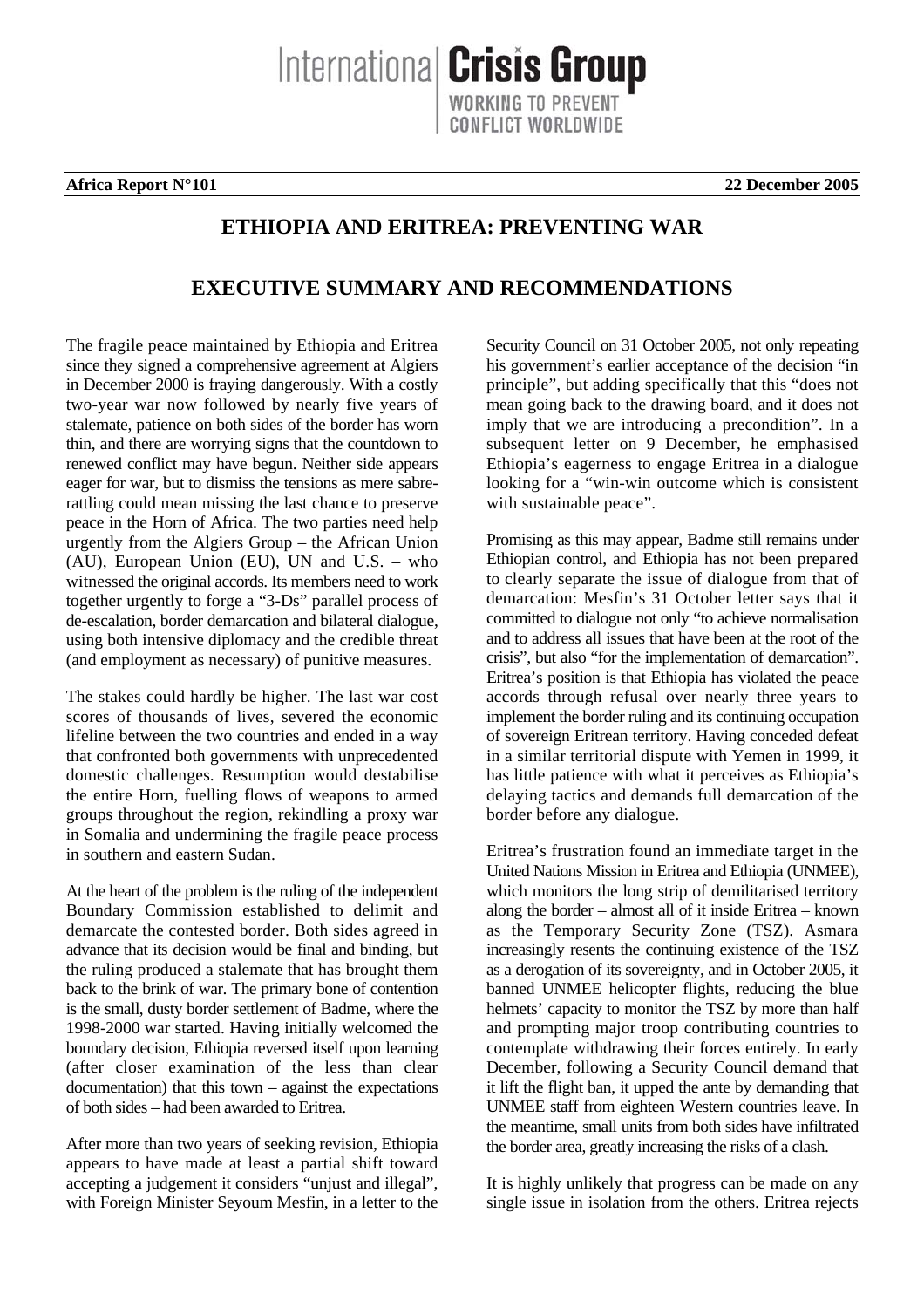dialogue unless it sees concrete progress on demarcation. Demarcation is practically impossible in the absence of Ethiopian consent, which means a degree of flexibility is needed from Asmara on dialogue. De-escalation of political and military tensions is essential for an environment in which both demarcation and dialogue can proceed, which requires both countries to comply with Security Council Resolution 1640 (23 November 2005): Ethiopia by removing from the border seven divisions it deployed there in December 2004 (it seems to be in the process of doing this) and Eritrea lifting its restrictions on UNMEE. If these things happen, the UN will have an opportunity to review the structure of the peacekeeping mission and, as the peace process moves into its implementation phase, resume the reduction of force levels it actually began more than a year ago.

Reengagement by the Algiers Group is required urgently to calm the immediate crisis and move the peace process into its final, implementation phase. The next decision point will be early in January 2006, when the Security Council will again address the situation. Before then, the Algiers Group should consult together, *commit* to reengage individually and collectively, and make clear publicly both what it is prepared to do and what is expected of the parties. Defusing the present crisis and addressing the root causes of the problem have to proceed in tandem if peace in the Horn is to be preserved.

## **RECOMMENDATIONS**

## **To the Algiers Group (AU, EU, UN and U.S.):**

- 1. Consult, reengage and recommit to the peace process in a high-profile way before the UN Security Council meets early in January 2006 by:
	- (a) issuing a collective statement calling for the peace process to enter its final "implementation phase", for Ethiopia to drop any preconditions to demarcation and for both parties to comply with Resolution 1640; and expressing readiness not only to facilitate implementation through intensive diplomacy but to support punitive measures, as necessary, against a party that frustrates the process; and
	- (b) agreeing to a mechanism preferably including a senior U.S. special envoy – to coordinate its efforts and to obtain implementation of the Algiers accords on the basis of a "3-Ds" formula of concurrent de-escalation, demarcation and dialogue.

### **To Achieve De-Escalation**

- 2. In accordance with Security Council Resolution 1640, Ethiopia should pull back to its old positions the seven divisions it moved up to the border in December 2004, and Eritrea should lift all restrictions on UNMEE operations.
- 3. The Security Council at its meeting early in January 2006 should:
	- (a) advise Ethiopia and Eritrea that if they have not complied with their obligations under UNSCR 1640 within 30 days, it will apply appropriate sanctions to the non-complying party or parties, to include at least restrictions on the travel of senior officials (for all purposes except implementation of the peace accords), and a mandatory arms embargo;
	- (b) state that it will be prepared to impose appropriate mandatory sanctions against either party in case of non-compliance with the Algiers agreements or obstruction of the peace process, and request all UN member states to refrain from destabilising the situation further through arms exports to either country; and
	- (c) instruct UNMEE, on the basis of Eritrea indicating readiness to lift all restrictions on its operations, to prepare plans for an early substantial reduction in size and conversion to a lighter, more mobile observation force, such plans to be reviewed by the Council when it considers UNMEE's mandate in March 2006.

#### **To Achieve Demarcation:**

- 4. The Algiers Group should act to:
	- (a) secure Ethiopia's unambiguous acceptance of the Boundary Commission ruling and agreement to proceed with demarcation; and
	- (b) consult with the Boundary Commission on practical steps required in order for demarcation to proceed (including security, logistics, transportation, funding), with a view to ensuring that these elements are put in place with minimum delay.
- 5. The Boundary Commission should:
	- (a) conduct separate liaison meetings with both sides with a view to reviving the demarcation phase;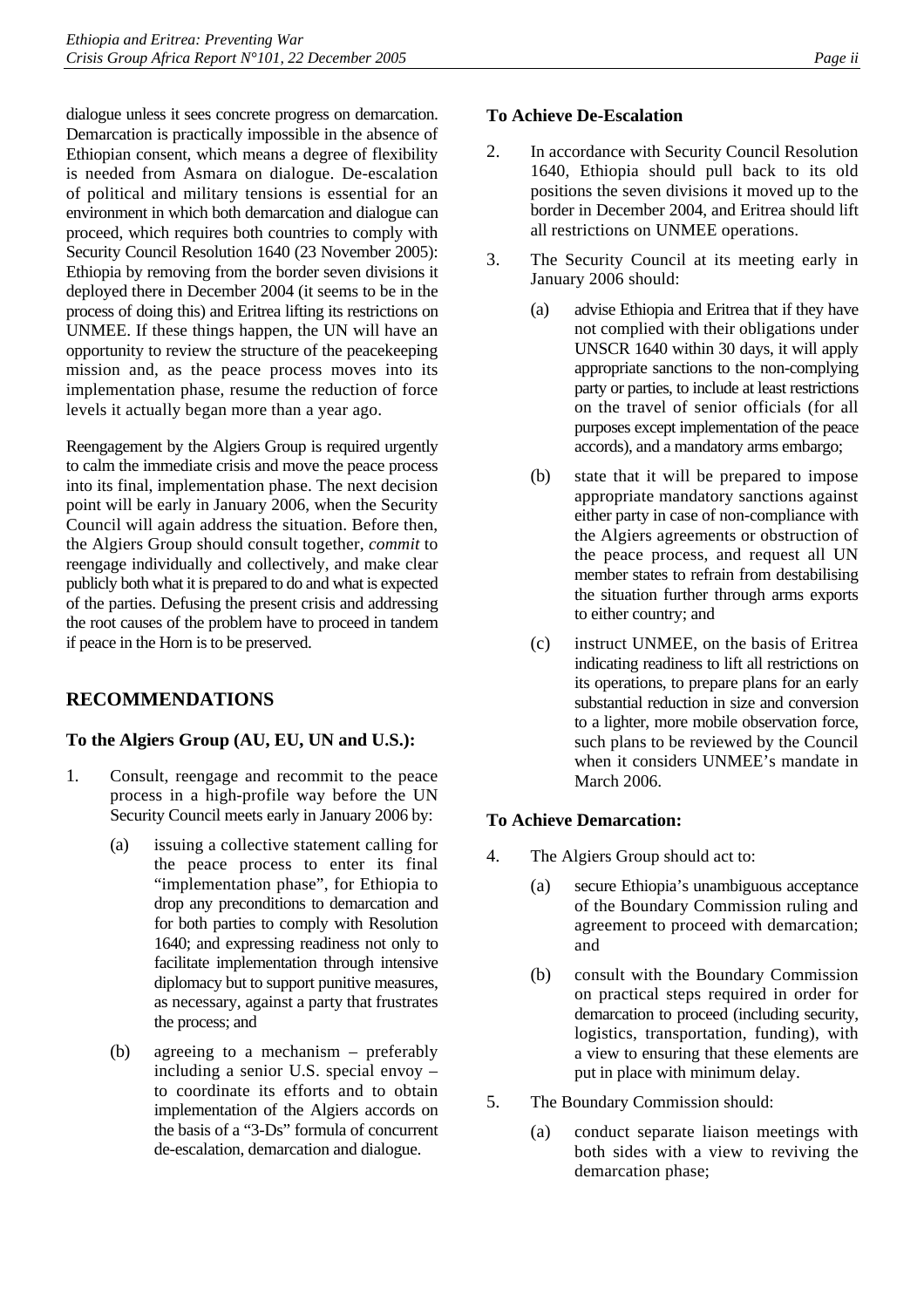- (b) invite both parties to a joint meeting on modalities of demarcation; and
- (c) proceed with field assessment of pillar sites envisioned in the April 2002 decision and mark the final positions of the pillar sites on the 1:25,000 map drawn up for that purpose.
- 6. Ethiopia should drop any preconditions to demarcation, invite the Boundary Commission to proceed with demarcation of the border, resume payment of dues to the Boundary Commission and assign liaison officers for the purposes of demarcation.

### **To Achieve a Bilateral Dialogue Between Ethiopia and Eritrea:**

7. The Algiers Group should act to secure Eritrea's acceptance of a dialogue with Ethiopia, concurrently with demarcation, on all issues relating to normalisation of relations except the border, including:

- (a) cross-border trade and access to the port of Assab;
- (b) trade relations; and
- (c) cessation of support for opposition and rebel groups.
- 8. Eritrea should accept and participate in such a dialogue under a mechanism developed by the Algiers Group, while reserving the right to suspend its participation in the event that demarcation is suspended.

## **Nairobi/Brussels, 22 December 2005**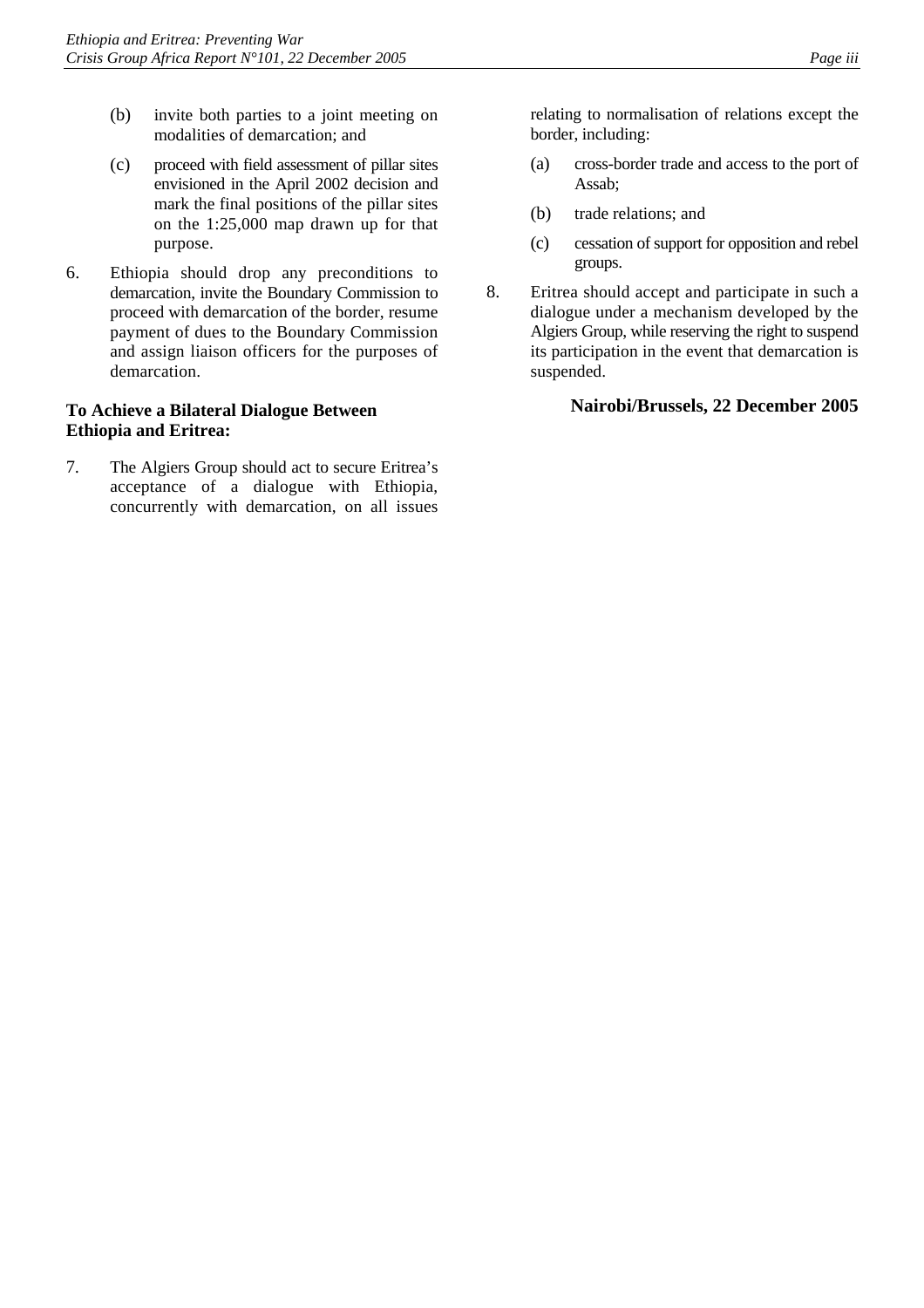Internationa **Crisis Group** ONFLICT WORLDWIDE

#### **Africa Report N°101 22 December 2005**

# **ETHIOPIA AND ERITREA: PREVENTING WAR**

### **I. INTRODUCTION: BACK TO THE BRINK**

Ethiopia and Eritrea are again inching dangerously close to war along their common border.<sup>[1](#page-5-0)</sup> Some 200,000 troops are arrayed along the frontier, which is the most militarised on the continent. By most estimates, upwards of 70,000 soldiers died in the 1998-2000 war; a second round would almost certainly be even more destructive as both sides have been building up in the interim and would aim for total victory. The prospects for a quick and decisive victory by either are not promising: there is little doubt that a second round of conflict would not only be disastrous for both countries but destabilising for the region as a whole.

Between June 2000 and November 2004 the situation remained militarily stable. This was due in part to the interposition of nearly 4,000 UN peacekeepers  $(UNMEE)^2$ between the two sides, but even more importantly to the restraint and discipline of the opposing armies. As Ambassador Legwaila Joseph Legwaila, Special Representative of the UN Secretary General (SRSG), told Crisis Group earlier in 2005, "Ethiopia and Eritrea have been very faithful to their ceasefire".**<sup>3</sup>**  [B](#page-5-2)ut the situation has gradually and steadily deteriorated since December 2004 when Ethiopia deployed an additional seven divisions to the western sector of the border. Eritrea responded with quiet military preparations of its own. In March 2005, the Boundary Commission announced the suspension of its work, citing Ethiopian non-cooperation on demarcation, and all progress towards resolution of the conflict ceased.

In October 2005, Eritrea banned UNMEE helicopter flights, obliging the force to consolidate its observation posts and reducing its capacity to monitor the Temporary Security Zone (TSZ) by close to 60 per cent. The ban also resulted in suspension of UNMEE mine clearance activities since rapid medical evacuation would not be

available. When the UN Security Council called on Eritrea to lift the restrictions (Resolution 1640, 23 November 2005), Asmara upped the ante by expelling 87 peacekeepers from eighteen countries.<sup>[4](#page-5-3)</sup>

Neither country is anxious for war. Eritrea's recent provocations have been aimed at the UN, not Ethiopia, which has helped to cool the political temperature by agreeing to a Security Council demand that it move its forces back from the border to their pre-December 2004 positions.<sup>5</sup> Nevertheless, with UNMEE currently able to observe less than half the border area, and small military units from both sides now routinely infiltrating the TSZ, the risks of a miscalculation have increased dramatically. To dismiss the tensions as mere posturing is to underestimate the seriousness of the situation; as a U.S. diplomat in the region told Crisis Group, "people ask: 'Is it sabre rattling or are they preparing for war?' Well, it is sabre-rattling,and they are preparing for war".<sup>6</sup>

Resolution 1640 was a necessary affirmation of Charter principles and international law but it shifted international pressure away from the root causes of the dispute to what is essentially an ancillary issue. The challenge for the international community is to respond to those root causes before sabre-rattling gives way to overt aggression. That requires remaining focused on the core issues – demarcation of the border and normalisation of relations – and not being distracted by wrangles over UNMEE.

<span id="page-5-0"></span><sup>&</sup>lt;sup>1</sup> For a detailed history of the conflict and peace process, see Crisis Group Africa Report N°68, *Ethiopia and Eritrea: War or Peace?*, 24 September 2003. 2

<span id="page-5-1"></span><sup>&</sup>lt;sup>2</sup> United Nations Mission in Ethiopia and Eritrea.

<span id="page-5-2"></span><sup>3</sup> Crisis Group interview, Ambassador Legwaila J. Legwaila, April 2005

<span id="page-5-3"></span><sup>4</sup> See Secton II D 2 below.

<span id="page-5-4"></span><sup>&</sup>lt;sup>5</sup> The redeployment is underway and is expected to be completed

by 23 December. Crisis Group source, 20 December 2005.

<span id="page-5-5"></span> $6$  Crisis Group interview, November 2005.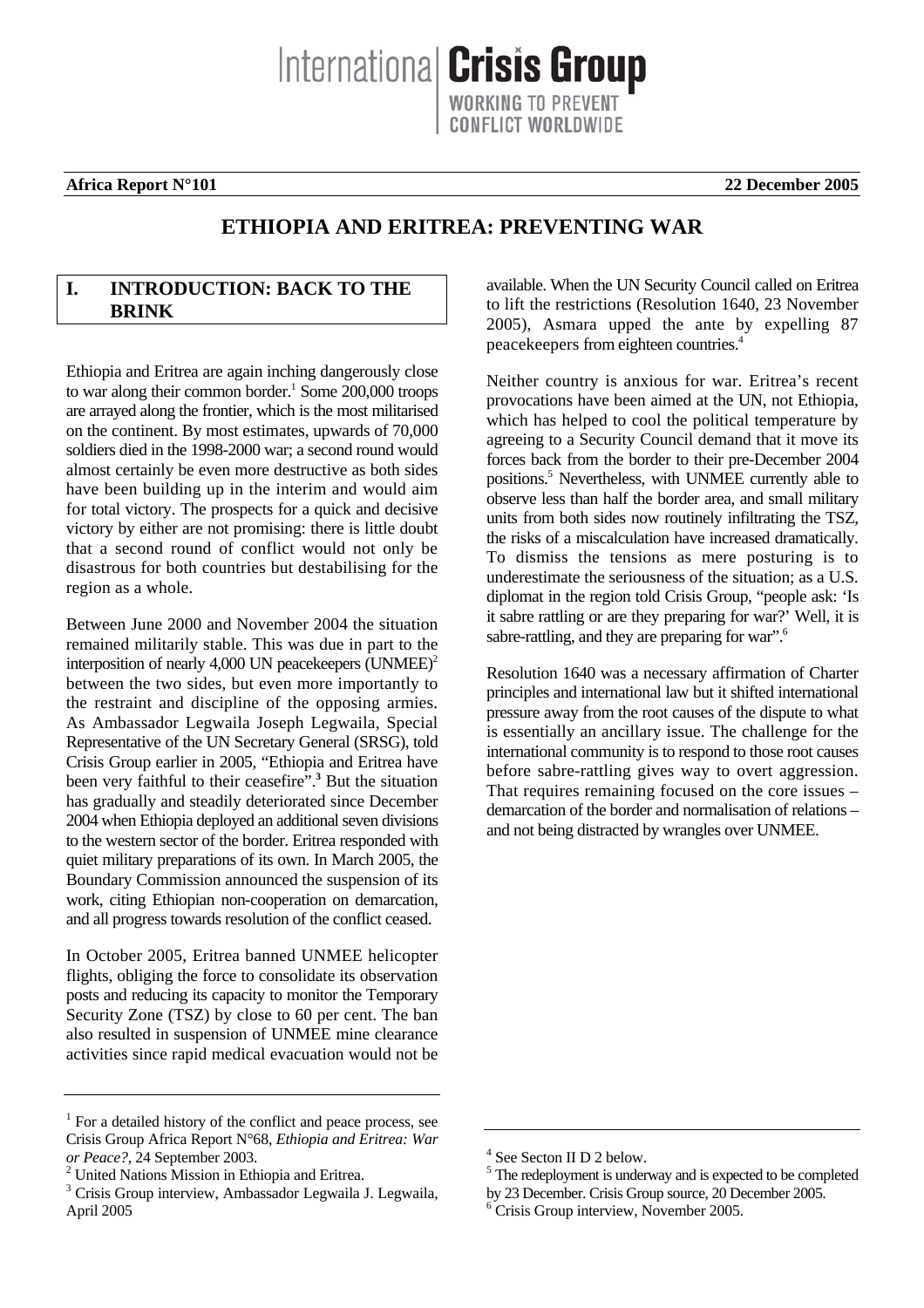### **II. FROM COLD PEACE TO COLD WAR**

The 1998-2000 war has frequently been described by pundits as being as pointless as "two bald men fighting over a comb", but for the belligerents the issues are deadly serious. Ironically, it is the peace process itself that has produced a stalemate from which renewed fighting is now feared.

The disputed border was the proximate cause of the war. Arguably, however, the root causes went deeper, including to the legacy of friction between the two former allies from their struggle against the regime (1977-1991) of Ethiopian dictator Mengistu Haile Mariam and the overdependence on relations between leaders and parties rather than institutions in managing bilateral relations. Furthermore, as Crisis Group has described:

> Many differences arose between the neighbours over migration, labour, and trade. Particularly controversial was Eritrea's introduction of its own currency in November 1997, despite Ethiopia's strong protest. Tension also developed over the use of the port of Assab, which Ethiopia had ceded to Eritrea at independence. Its loss cost a suddenly landlocked Ethiopia significant revenues, and resentment smouldered.<sup>[7](#page-6-0)</sup>

On both sides, however, the dusty border village of Badme, where the war began, has now acquired a symbolic importance entirely out of proportion to its size and population.

The delimitation of the border by an independent Ethiopia-Eritrea Boundary Commission (hereafter "Boundary Commission") was expected to provide an immediate, if partial, resolution of the dispute and allow for gradual normalisation of relations. Instead, its ruling of 13 April 2002, which failed to indicate either in its text or accompanying maps the location of Badme, led initially to confusion as both sides claimed victory; one year later, when the Boundary Commission clarified its decision by affirming that Badme belonged to Eritrea, the peace process degenerated into deadlock.

Notwithstanding the Boundary Commission's ruling, Ethiopia has declined to allow demarcation of the border and to cede Badme to Eritrean jurisdiction. Eritrea refuses to discuss any other issue with Ethiopia until this happens. "We signed on to a Temporary Security Zone in Algiers five years ago on the understanding there would be an expedited demarcation of the border", a senior Eritrean official told Crisis Group. "I don't know if you can talk about 'temporary' five years after the event".<sup>8</sup> As patience frays and posturing persists on both sides, the risk of escalation grows greater with each passing day.

## **A. THE BORDER DISPUTE**

When Eritrea gained independence from Ethiopia in 1993, the border was undemarcated, but it had been defined in successive colonial treaties between Ethiopia and Italy, the colonial power in Eritrea. Ethiopia's unilateral annexation of Eritrea in 1962 made that border an internal administrative boundary, which – at least in practice – slightly shifted over time, leading to some local frictions in the mid-1990s. In view of the friendly relations between the two countries, neither considered this a priority, and contacts were pursued at various levels to resolve the issue. Between 1993 and 1998, relations were shaped predominantly by trade and citizenship issues and regional security policy. The escalation of a minor border dispute into full-scale war took both countries by surprise.

Within weeks of the outbreak of war, the U.S. and Rwanda jointly advanced a peace plan whose central recommendations included that "both parties should agree to the swift and binding delimitation and demarcation of the Eritrea-Ethiopian border."9 In so doing, the plan placed the boundary question at the centre of the conflict and the peace process.

Although the U.S.-Rwanda proposals failed to arrest the conflict, they helped to shape subsequent efforts, starting with the "Framework Agreement" put forward by the Organisation of African Unity (OAU) on 7 November 1998[.10 E](#page-6-3)thiopia initially accepted the OAU framework, as well as the accompanying "Modalities of Implementation", but Eritrea had grave reservations and refused to accept either. Heavy fighting resumed in February 1999, in which Ethiopia retook Badme – a victory that was greeted with spontaneous celebrations in Addis Ababa.

<span id="page-6-0"></span><sup>7</sup> Crisis Croup Report, *Ethiopia and Eritrea*, op. cit., p. 3.

<span id="page-6-1"></span><sup>8</sup> Crisis Group interview, December 2005.

<span id="page-6-2"></span><sup>9</sup> James P. Rubin, "U.S. Press Statement on the U.S.-Rwanda Peace Plan", U.S. Department of State, Office of the Spokesman, 3 June 1998. In this context, delimitation refers to the establishment of the boundary on paper, through reference to geographical co-ordinates; demarcation refers to the physical indication of that boundary on the ground.

<span id="page-6-3"></span><sup>&</sup>lt;sup>10</sup> The African Union (AU) is the successor to the Organisation of African Unity, and witnesses the Algiers Agreement through its representative, Salim Ahmed Salim.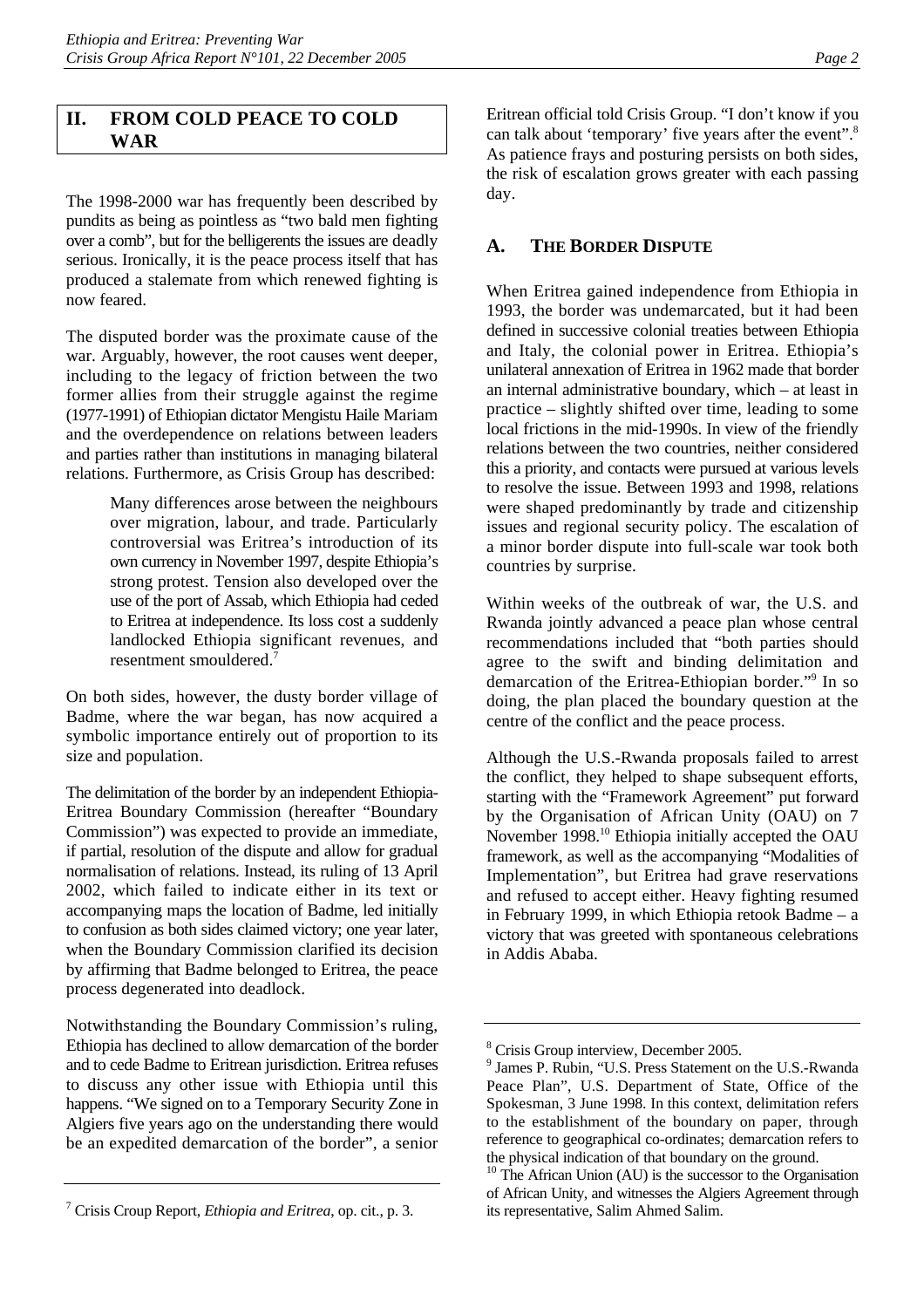As fighting again diminished, Eritrea indicated its acceptance of the Framework Agreement. However, Ethiopia baulked at a third element of the OAU proposal – the Technical Arrangements – and as the peace process stalled, became increasing frustrated with the international community's failure to convince Eritrea to return areas occupied in 1998 that it considered Ethiopian. In May 2000 Ethiopia launched a major offensive on multiple fronts and after bitter fighting penetrated deep into Eritrean territory in several areas, including some that it had never claimed. Although it quickly withdrew from Barentu and Tessene in the west, it continued to occupy Om Hajer on the Eritrean side of the Setit River, [11 S](#page-7-0)an'afe in the centre and areas east of Bure on the road to the port of Assab.

## **B. THE CESSATION OF HOSTILITIES AGREEMENT**

The Ethiopian offensive spurred renewed diplomatic efforts to resolve the conflict, and in June 2000 the belligerents signed a Cessation of Hostilities Agreement in Algiers. Fighting died down almost immediately, and even though there were no international observers along the border, both sides respected the ceasefire.

The central pillar of the ceasefire agreement was establishment of the 25-kilometre deep and demilitarised TSZ, to be monitored by a UN peacekeeping force. The TSZ lies within Eritrea, since its southern boundary was officially designated as the extent of Ethiopian administration prior to the outbreak of hostilities.<sup>12</sup> By September 2000 the first military observers were in position, and by November UNMEE had established two headquarters: one in Asmara, the other in Addis Ababa.

UNMEE's mandate was outlined in Security Council Resolution 1320 (September 2000) and included monitoring the redeployment of Ethiopian forces beyond the TSG's southern boundary and of Eritrean forces to positions 25 kilometres further north, the TSG's northern boundary. UNMEE was also responsible for chairing a Military Coordination Commission, with representatives from both sides, and coordinating mine clearance in the TSZ. The agreement specified that violations of the ceasefire could trigger sanctions against the offending party.

UNMEE eventually comprised over 4,000 military personnel divided into three contingents: Jordanian in the western sector, Indian in the central sector and Kenyan in the eastern sector. In addition, there were just over 200 military observers, a demining contingent, military support personnel and several hundred international and local civilian personnel.

Although the mission went relatively well, it was costly to maintain, and as time passed there was increasing pressure on the UN to downsize. In his March 2004 report to the Security Council, the Secretary-General acknowledged that UNMEE was never meant to support the status quo but said that the benchmarks for any reduction of the peacekeeping operation "should be based on an easing rather than a heightening of tension on the ground and must be driven by change for the better in mutual trust and confidence".<sup>13</sup> In spite of his reservations, Security Council Resolution 1531 (March 2004) requested UNMEE to review how the force structure might be adjusted and streamlined. Consequently, UNMEE cut civilian personnel, replaced the military demining contingent with a more modest commercial arrangement and made fairly major adjustments to the contingents, most significantly withdrawing in January 2005 the 556-member Kenyan contingent and leaving the Jordanians and Indians to cover for it in the eastern sector.

These adjustments stretched UNMEE, since it lacked sufficient mobility assets (i.e. helicopters) to compensate fully for the loss of ground forces. However, in spite of bitter complaints of incursions and incidents by both sides, Ethiopia and Eritrea continued to respect the ceasefire and – at least until November 2005 – the TSZ's integrity.

## **C. THE FRAMEWORK AGREEMENT**

In December 2000, following the ceasefire and the initial UNMEE deployment, Prime Minister Meles Zenawi of Ethiopia and President Issaias Afeworki of Eritrea met for a second time in Algiers to sign a comprehensive Peace Agreement. Building on the previous U.S.-Rwandan proposals and the OAU Framework Agreement, the Algiers accords set out a mechanism to delimit and demarcate the border, provided for a claims commission to address war reparations and compensation claims and a commission to determine the root cause of the conflict. The agreement was witnessed by the Algerian President, the UN Secretary-General and representatives of the OAU, the European Union (EU) and the U.S.

<span id="page-7-1"></span><span id="page-7-0"></span>

<sup>&</sup>lt;sup>11</sup> *As corrected on 9 February 2006.* <sup>12</sup> While the TSZ is entirely in Eritrea, UNMEE is also allowed access to the adjacent areas – strips of territory fifteen kilometres deep on either side of the TSZ.

<span id="page-7-2"></span><sup>&</sup>lt;sup>13</sup> UN Security Council, "Progress report of the Secretary-General on Ethiopia and Eritrea" (S/2004/180), 5 March 2004, p. 9.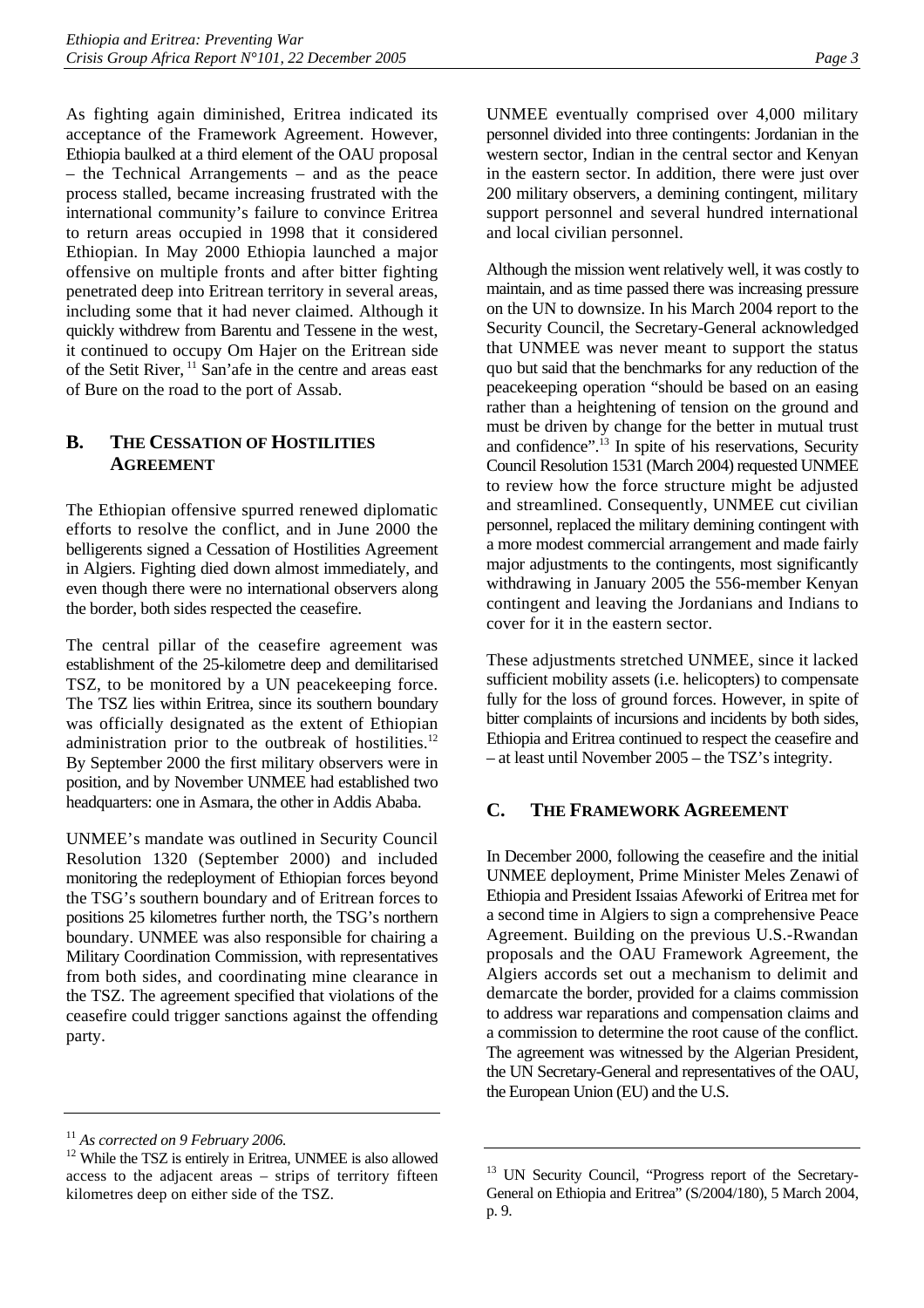#### **1. The Boundary Commission**

Under Article 4.2 of the Algiers Peace Agreement, a neutral, five-member Boundary Commission was established:

> with a mandate to delimit and demarcate the colonial treaty boundary based on pertinent colonial treaties (1900, 1902 and 1908) and applicable international law.[14](#page-8-0) The Commission shall not have the power to make decision *ex aequo et bono*. [15](#page-8-1)

Remaining faithful to the original U.S.-Rwanda proposal, Article 4.15 further stated:

> The parties agree that the delimitation and demarcation determinations of the Commission shall be final and binding. Each party shall respect the border so determined, as well as the territorial integrity and sovereignty of the other party.

Over the next two years the Commission was established and heard arguments from both sides. Its decision, issued in April 2002, clearly awarded to Ethiopia the town of Zala Ambassa and much of the Irob area, but in the western sector it indicated only the coordinates of the boundary, without specifying the disposition of Badme. An OAU official in The Hague (where the Boundary Commission was based), however, reported to his headquarters that Ethiopia retained Badme. The communication was apparently leaked to the Ethiopian government, since Foreign Minister Seyoum Mesfin immediately held a press conference at which he affirmed that "Badme and its surrounding belong to Ethiopia".[16](#page-8-2)

It soon became apparent that this interpretation was mistaken and that the Delimitation Decision had found Badme to be within Eritrea. This appeared at least technically to vindicate Asmara's claims that it had gone to war in defence of its territory and Ethiopia had been the aggressor. Since tens of thousands of Ethiopians died fighting for what they believed to be Ethiopian soil, this has been a bitter pill for the Ethiopian government to swallow. The fact that Badme has been administered as part of Tigray – the home region of the Tigrean People's Liberation Front (TPLF), the dominant element in the ruling government coalition<sup>17</sup> – is a further complication.

Ethiopia attempted both in discussions and writing to challenge the Delimitation Decision on various grounds. In January 2003 it submitted a comment to the Boundary Commission requesting a review, implying that its earlier acceptance had been conditional upon adjustments during the demarcation process:

> Ethiopia has understood that this line would be subject to refinement during the demarcation process when the effective administration of the Parties could be determined in the field. It was on this basis that the Government accepted the April Decision and it is on this basis only that the Government continues to do so.<sup>[18](#page-8-4)</sup>

The "refinement" referred to pertains to the degree of precision in the coordinates of the boundary. According to the Boundary Commission, its Delimitation Decision is accurate only to approximately 0.18 kilometres, and would, therefore, be "recalculated and made more precise during the demarcation". At most, this would appear to permit adjustment of the line by 180 metres in any given direction and could not reasonably be interpreted as grounds for significant adjustments to the boundary.<sup>[19](#page-8-5)</sup>

The Ethiopian submission of January 2003 also requested that the boundary be altered to take account of human and physical geography.[20 I](#page-8-6)n substantially rejecting this, the Boundary Commission stated that the Algiers Agreement had denied it the power to adjust the boundary in any significant way on the basis of such considerations:

> In particular, the December 2000 Agreement expressly precluded the Commission from deciding matters *ex aequo et bono*: it did not confer on the Commission, as it could have done and as has

<span id="page-8-0"></span><sup>&</sup>lt;sup>14</sup> The Commission is a distinguished one composed of two members nominated by Ethiopia (Prince Bola Adesumbo Ajibola, a Nigerian and former judge on the International Court of Justice, and Sir Arthur Watts, former legal adviser of the UK Foreign and Commonwealth Office); two members nominated by Eritrea (W. Michael Reisman, a U.S. citizen and professor of international law at Yale University, and Stephen M. Schwebel, a U.S. citizen and former president of the International Court of Justice); and a president selected by the other four commissioners (Sir Elihu Lauterpacht, director of the Research Centre for International Law at Cambridge University and former legal adviser of the Australian Department of Foreign Affairs).

<span id="page-8-1"></span><sup>15</sup> A decision "*ex aequo et bono*" is one guided by more subjective principles of what is fair and just, rather than by interpretation of treaty or other international law.

<span id="page-8-2"></span><sup>&</sup>lt;sup>16</sup> This account is drawn from Martin Plaut, "The Conflict and Its Aftermath" in Dominique Jacquin-Berdal and Martin Plaut (eds.) *Unfinished Business: Ethiopia and Eritrea at War* (Trenton/Asmara, 2004), pp. 113-114.

<span id="page-8-3"></span><sup>&</sup>lt;sup>17</sup> The TPLF is the dominant partner in the ruling Ethiopian People's Revolutionary Democratic Front (EPRDF).

<span id="page-8-4"></span><sup>&</sup>lt;sup>18</sup> Cited in United Nations Security Council, "Progress report of the Secretary-General on Ethiopia and Eritrea" (S/2003/257), 6 March 2003, Annex I, p. 11.<br><sup>19</sup> Ethiopia Eritrae Bounda

<span id="page-8-5"></span>Ethiopia-Eritrea Boundary Commission, "Observations", 21 March 2003, published as an addendum to the "Progress Report of the Secretary-General", op. cit.

<span id="page-8-6"></span><sup>&</sup>lt;sup>20</sup> "Progress report of the Secretary-General", March 2003, op. cit., pp. 10-11.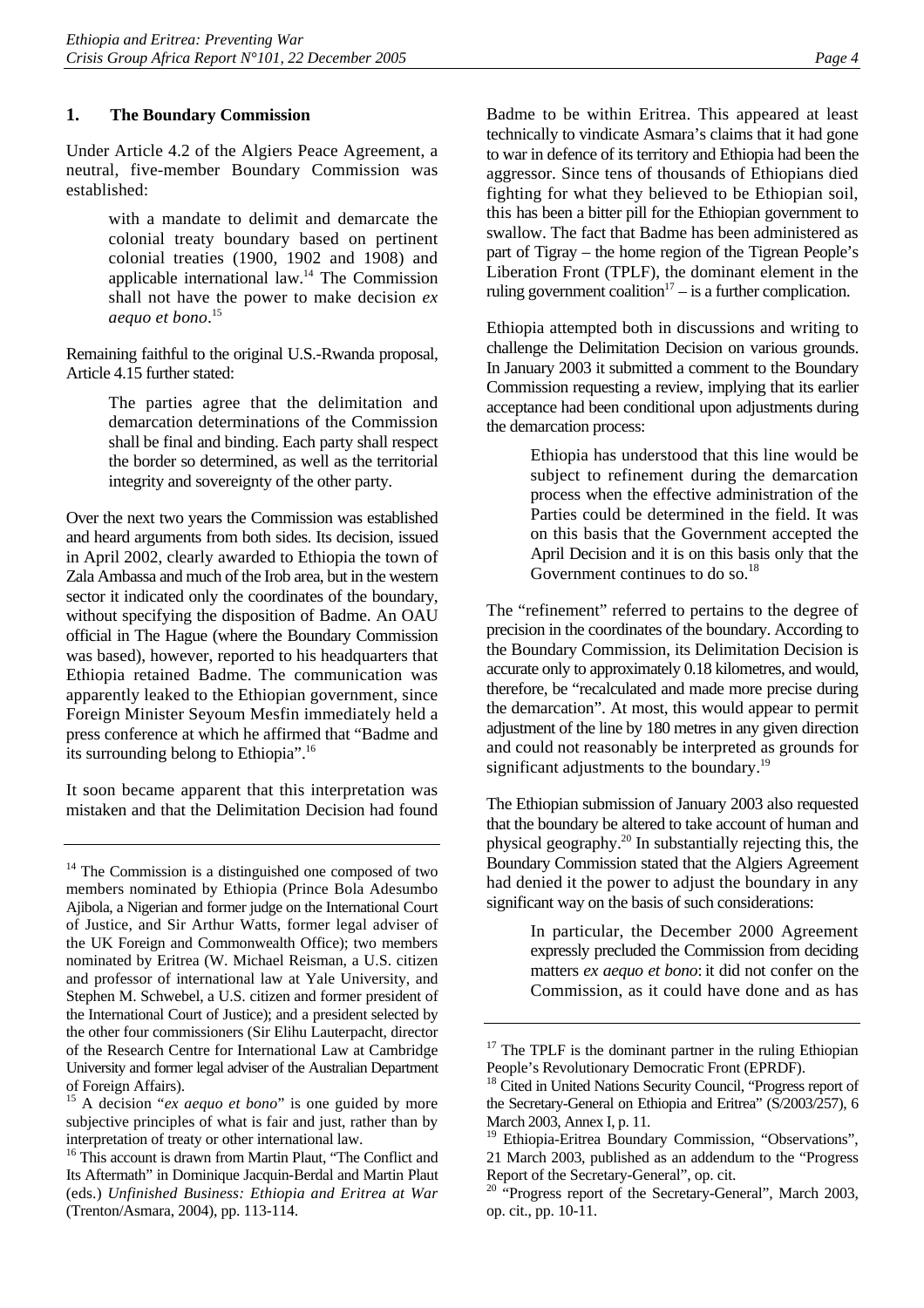been done in the demarcation arrangements for many other boundaries, the power to vary the boundary in the process of demarcation for the purpose of meeting local human needs. Absent such authority, the hands of the Commission are in large measure tied. $21$ 

Moreover, the Boundary Commission observed:

[The Parties] knew in advance, and agreed, that the result of the Commission's delimitation of the boundary might not be identical with previous areas of territorial administration [and that] any ensuing problems were for resolution by the UN rather than by the Commission.…[The Parties] knew in advance, and agreed, that the boundary as delimited by the Commission's Delimitation Decision would be final…i.e., not subject to amendment…<sup>22</sup>

The Boundary Commission was precise in suggesting the very limited circumstances and manner in which the demarcation process could alter the boundary:

> In the Commission's view a demarcator must demarcate the boundary as it has been laid down in the delimitation instrument, but with a limited margin of appreciation enabling it to take account of any flexibility in the terms of the delimitation itself or of the scale and accuracy of maps used in the delimitation process, and to avoid establishing a boundary which is manifestly impracticable.[23](#page-9-2)

The Boundary Commission thus went some way toward addressing Ethiopian concerns about "human geography" (i.e. that the border should not divide homesteads or separate communities from vital water sources or roads), but it also clearly stated that, even through application of this principle, "the scope for any clarification of or deviation from the boundary…is very limited".[24](#page-9-3) In other words, although the principle could be applied so as to reflect "human geography" along the border, it could not be exploited to reverse the decision that Badme was within Eritrea.

Having failed to persuade the Boundary Commission that it could and should accommodate Ethiopia's concerns, Prime Minister Meles wrote to the Security Council on 19

September 2003 to say of the award of Badme to Eritrea that "it is unimaginable for the Ethiopian people to accept such a blatant miscarriage of justice".<sup>25</sup> Instead, he proposed, the Security Council should set up "an alternative mechanism to demarcate the contested parts of the boundary in a just and legal manner so as to ensure lasting peace in the region" – in effect a demand to return large parts of the boundary decision to the drawing board.<sup>26</sup>

Ethiopia's rejection of parts of the Delimitation Decision cast into question the "final and binding" nature of the arbitral process. "Both parties accepted in advance the decision of the [Boundary Commission]", SRSG Legwaila told Crisis Group. "That was the height of wisdom, the height of statesmanship. It was to be a one-stop process".<sup>27</sup> But there has since been no progress on demarcation, no resumption of diplomatic relations, and no dialogue on bilateral issues. Instead, Addis Ababa has continued to argue that the Boundary Commission decision was flawed, illegal and unjust, and has insisted that it be adjusted in accordance with "local reality".<sup>28</sup> It gave substance to the protest by discontinuing payment of its dues to the Boundary Commission and not appointing liaison officers to participate in demarcation.

In an attempt to resolve the impasse, UN Secretary General Kofi Annan in December 2003 appointed former Canadian foreign minister Lloyd Axworthy as his Special Envoy.<sup>29</sup> Ethiopia welcomed the appointment but Eritrea refused to receive him on the grounds that the appointment undermined the Boundary Commission's decision and clouded what it considered a clear issue: Ethiopia's failure to implement demarcation. In a February 2004 letter to the Security Council in, President Issaias wrote:

> …the Commission long ago issued detailed demarcation directions and specific time frames for implementation. The whole process should have been completed successfully in November 2003. Accordingly, there are no new issues that warrant a new round of discussions or which require a special envoy.…The problem lies in the violation of the Algiers Agreements by Ethiopia, its rejection

<span id="page-9-0"></span> $21$  Ibid, p.11.

<span id="page-9-1"></span><sup>22</sup> Ethiopia-Eritrea Boundary Commission, "Observations", op. cit.<br> $23 \text{ m} \cdot \text{i}$ 

<span id="page-9-3"></span><span id="page-9-2"></span>Ibid. Under the terms of the demarcation procedures, such very minor adjustments as might be made by the demarcator require the consent of both parties. Of course, Ethiopia and Eritrea are entitled as sovereign states to make more substantial adjustments of their border through fair negotiation and mutual agreement at any time, though this is very unlikely in the present environment.  $^{24}$  Ibid.

<span id="page-9-4"></span><sup>&</sup>lt;sup>25</sup> Letter from the Ethiopian Prime Minister, Meles Zinawi, to the President of the UN Security Council, 19 September 2003.  $26$  Ibid.

<span id="page-9-6"></span><span id="page-9-5"></span><sup>&</sup>lt;sup>27</sup> Crisis Group interview, Ambassador Legwaila J. Legwaila, April 2005.

<span id="page-9-7"></span><sup>&</sup>lt;sup>28</sup> "Report on the New Ethiopia-Eritrea peace initiative submitted to the House of Peoples' Representatives by H.E. PM Meles Zenawi and Decision on the Five-Point Peace Proposal for Resolving the Dispute Between Ethiopia and Eritrea", Addis Ababa, 27 November 2004.

<span id="page-9-8"></span>Mr. Axworthy was nominated for the Nobel Peace Prize for his prominent role as foreign minister in obtaining the global treaty to ban land mines.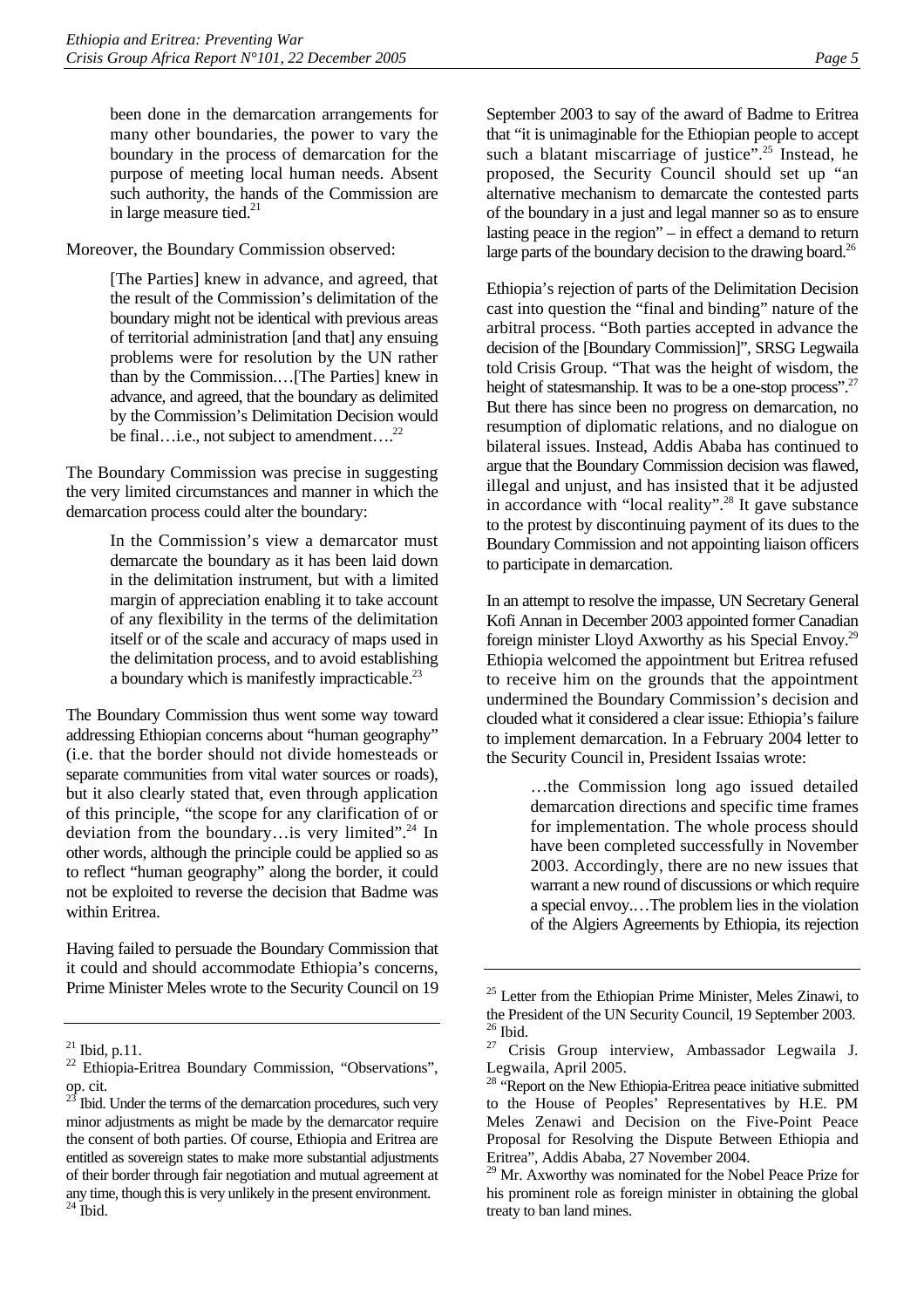of the decision of the Boundary Commission and its wilful obstruction of the implementation of the decision. In the circumstances, we expect your good offices to be directed towards Ethiopia with the aim of ensuring the respect of the rule of law and securing Ethiopia's compliance with the provisions of the Algiers Agreements and the decision of the Boundary Commission.[30](#page-10-0)

He went on to argue that any departure from this position risked triggering "a public relations controversy concerning whether 'we accept or reject' your special envoy" and entangle the process "in a web of intractable complications".[31 A](#page-10-1)xworthy completed his tenure as Special Envoy in August 2005, never having met the Eritrean leadership.

#### **2. The Ethiopian five-point peace proposal**

On 25 November 2004, the Ethiopian prime minister tabled an initiative of his own. While denouncing the Boundary Commission decision as "manifestly unjust and illegal" and arguing that Ethiopia should not be considered "to be violating the decision of a court and not…to be defying international law", he put forward a new position comprising the following five points:

- $\Box$  resolution of the dispute between Ethiopia and Eritrea only through peaceful means;
- $\Box$  resolution of the root causes of the conflict through dialogue with the view to normalising relations;
- acceptance by Ethiopia, in principle, of the Boundary Commission decision;
- $\Box$  agreement by Ethiopia to pay its dues to the Boundary Commission and to appoint field liaison officers; and
- □ immediate start of dialogue with the view to implementing the Boundary Commission's decision in a manner consistent with the promotion of sustainable peace and brotherly ties between the two peoples.<sup>[32](#page-10-2)</sup>

The "five-point peace proposal", as it became known, remained entirely vague on the substance of each of these points, however, and its terminology engendered additional confusion on a number of them. Ethiopia's acceptance "in principle" of the Boundary Commission ruling

appeared to envisage significant adjustments in the course of demarcation, since – as the proposal put it – "implementation of the decision of the Boundary Commission, as is, might lead to a serious escalation of the tension between the two countries and thereby undermine the peace".<sup>33</sup> Likewise, the five-point proposal appeared to make negotiations over the boundary a precondition for demarcation:

> In the course of the dialogue it is critical that the negotiations take into account and the resulting agreement be based on two key considerations: the acceptance by Ethiopia, in principle, of the decision of the Commission, on one hand, and *adherence to the principle of give and take in the course of implementing the decision*, on the other. [emphasis added $]^{34}$  $]^{34}$  $]^{34}$

Notwithstanding these many qualifications, Ethiopian opposition parties were quick to denounce the proposal as too generous. The handling of the entire border conflict, including the "infamous" Boundary Commission decision, was high on the opposition's list of government failures and thought to make the Ethiopian People's Revolutionary Democratic Front (EPRDF) particularly vulnerable in the lead-up to the May 2005 parliamentary elections. The vice chairman of the Coalition for Unity and Democracy (CUD), for instance, said that the border ruling violated the country's sovereignty, and lasting peace could not be achieved by giving up Badme, Irob and areas around Bure.

The five-point proposal received a warmer reception abroad. Many of Ethiopia's partners were pleased that, after a year-long hiatus, Addis Ababa appeared to be renewing its commitment to the peace process and was prepared to resume cooperation with the Boundary Commission. The Security Council issued a statement welcoming any initiative that could lead to peace. The U.S., however, was conspicuously silent – a regional analyst gauged its reaction as "totally unsympathetic".<sup>35</sup> According to a U.S. diplomat in the region, Washington essentially shared Eritrea's critique that, notwithstanding acceptance "in principle" of the Boundary Commission decision, the five-point proposal had little substance. "Dialogue" had been at the top of the Ethiopian agenda for almost two years, so "Eritrea and the United States looked at it and said: 'What in here is new?'"[36](#page-10-6)

Eritrea rejected the Ethiopian initiative. It had already dismissed Ethiopia's call for dialogue many times and saw readiness to pay dues and appoint field liaison officers

<span id="page-10-0"></span><sup>&</sup>lt;sup>30</sup> Annex III to the letter dated 13 February 2004 from the Permanent Representative of Eritrea to the United Nations addressed to the President of the Security Council.  $31$  Ibid.

<span id="page-10-2"></span><span id="page-10-1"></span>

 $32$  From an English translation of the proposal, posted on the website of the embassy of Ethiopia, Washington DC, www.ethiopianembassy.org/pr113004.shtml.

<span id="page-10-3"></span> $33$  Ibid.

<span id="page-10-4"></span> $34$  Ibid.

<span id="page-10-5"></span><sup>35</sup> Crisis Group interview, P. Gilkes, April 2005.

<span id="page-10-6"></span><sup>&</sup>lt;sup>36</sup> Crisis Group interview, April 2005.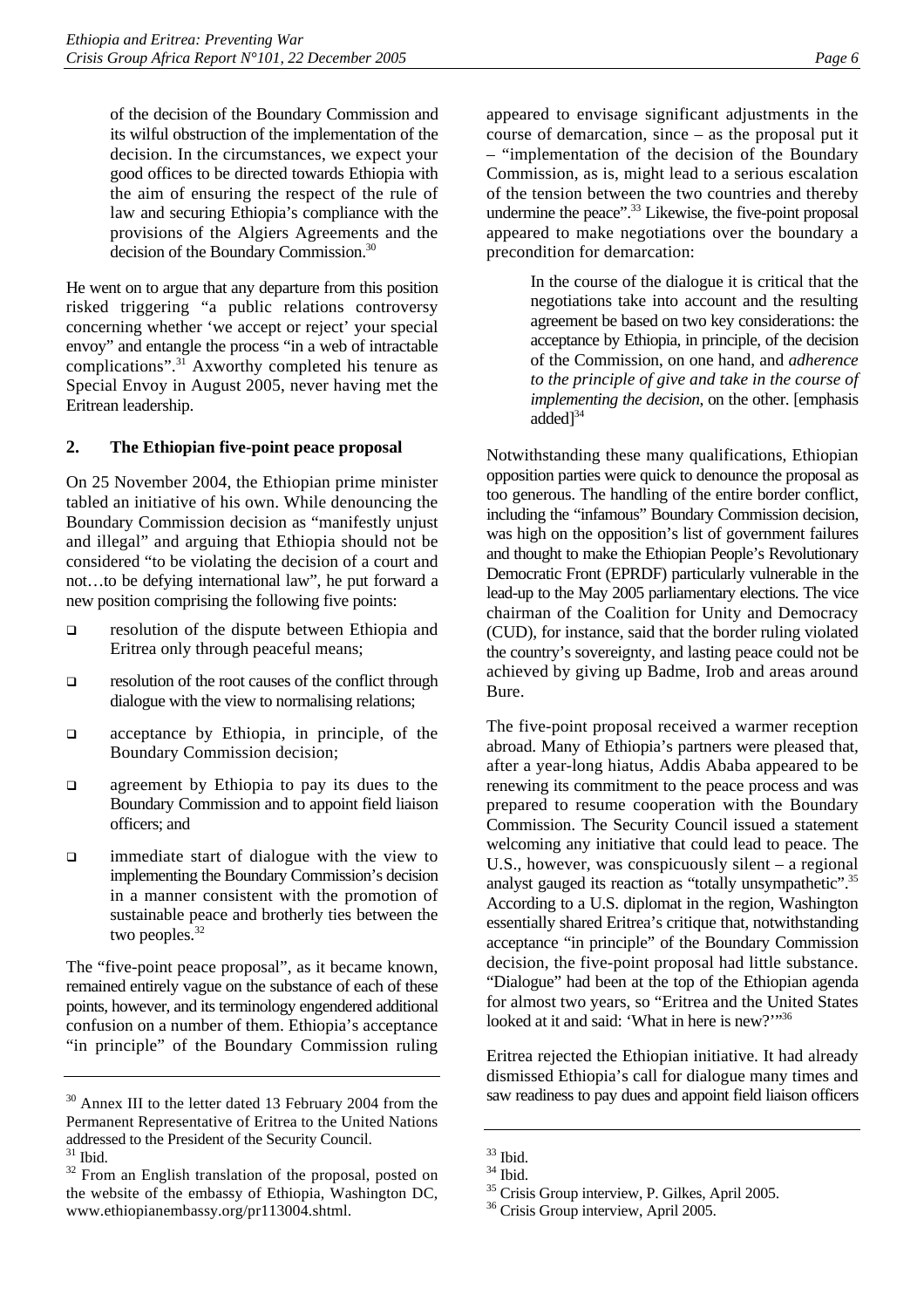as mere window dressing. When President Issaias, in an interview on Eritrean television in early January 2005, called the five-point proposal a public relations exercise designed to gain international support, it appeared to be virtually dead on arrival.

## **D. UNMAKING THE PEACE**

The tabling of the five-point proposal and its subsequent rejection were a turning point in the peace process. Almost immediately, the situation began to deteriorate. On 16 December 2004, Ethiopia moved seven additional divisions, including a considerable component of armour, to within 25 to 45 kilometres of the southern border of the TSZ in the western sector. It described the deployment as "defensive", while some international observers assessed it as an attempt at "dissuasive deterrence" – to prevent Eritrea from unilaterally "implementing" the Boundary Commission's ruling by moving its own troops into the  $TSZ<sup>37</sup>$  $TSZ<sup>37</sup>$  $TSZ<sup>37</sup>$ 

In response to what it termed an "aggressive deployment", Eritrea stepped up its own military readiness.<sup>38</sup> Despite the ceasefire, Eritrea has remained mobilised for war: roughly 320,000 troops are under arms, and all adults between seventeen and 65 are eligible for conscription.<sup>39</sup> Defence expenditure is estimated at roughly 9 per cent of GDP[.40 I](#page-11-3)nternational sources in Asmara told Crisis Group that air force training flights have been stepped up, small arms have been distributed to units along the border and new trenches have been dug in key defensive positions. Officials, including Foreign Minister Ali Sa'id Abdella, travelled abroad seeking financial and military assistance, and in April 2005 were reported in the Russian media to have struck a deal with Moscow for new fighter aircraft and anti-tank weapons.<sup>[41](#page-11-4)</sup>

In February 2005, the Boundary Commission invited both parties to London to discuss the stalled demarcation process. Eritrea accepted but Ethiopia said a meeting would be:

> premature…would be unproductive and could have an adverse impact on the demarcation process. The first priority for success in the demarcation process is to bring about good faith dialogue

Ethiopia's refusal to attend cast doubt upon the fivepoint proposal's call for immediate dialogue "with the view to implementing the Ethiopia-Eritrea Boundary Commission's decision" and seemed to confirm that Addis Ababa regarded dialogue as a precondition for demarcation – a position Eritrea categorically rejected. "Demarcation of the border must not be held hostage to discussion of other issues", an Eritrean businessman told Crisis Group, echoing the views of his government.<sup>43</sup>

In his March 2005 report to the Security Council, the Secretary General noted the deteriorating situation and expressed concern "about a possible rise in tensions along the border". He appealed "to the Government of Ethiopia to redeploy its troops away from the vicinity of the southern boundary of the Zone, in order to reinstate the situation that pertained before 16 December 2004".<sup>44</sup>

Attached to the Secretary-General's report was the March 2005 submission of the Boundary Commission, which dealt another blow to Ethiopia: its previous submissions had typically been a single page, but its sixteenth report was a lengthy document which showed increasing frustration with the failure to begin demarcation. It said the failure to attend the February 2005 meeting was "the latest in a series of obstructive actions taken since the summer of 2002 and belies the frequently professed acceptance by Ethiopia of the Delimitation Decision".[45](#page-11-8)

The Boundary Commission report concluded by stating that the deadlock left no alternative but to take immediate steps to close down the field offices, though they could be reactivated "…if Ethiopia abandons its present insistence on preconditions for the implementation of the demarcation". Finally, the Boundary Commission reminded the parties unambiguously that "…the line of the boundary was legally and finally determined by its Delimitation Decision of 13 April 2002. Though undemarcated, this line is binding upon both parties, subject only to the minor qualifications expressed in the Delimitation Decision, unless they agree otherwise. Conduct inconsistent with this boundary line is unlawful".[46](#page-11-9)

<span id="page-11-0"></span><sup>&</sup>lt;sup>37</sup> Crisis Group interviews, Addis Ababa and Asmara, April 2005.

<span id="page-11-1"></span><sup>38</sup> Crisis Group interview, Yemane Gebre-Ab, April 2005.

<span id="page-11-2"></span><sup>&</sup>lt;sup>39</sup> Of these, an estimated 200,000 are regulars and 120,000 reserves. From International Institute for Strategic Studies, *The Military Balance 2005-2006* (London, 2005), p.378. 40 Ibid.

<span id="page-11-4"></span><span id="page-11-3"></span><sup>41</sup> Leonid Gankin and Konstantin Lantratov, "Prepackaged war: Eritrea is getting ready for another war", *Kommersant Daily,* 15 April 2005.

<span id="page-11-5"></span><sup>&</sup>lt;sup>42</sup> "Sixteenth Report of the Boundary Commission made to the UN Secretary-General", Annex I of the Secretary-General's report to the Security Council, S/2005/142, March 2005. <sup>43</sup> Crisis Group interviews, April 2004.

<span id="page-11-7"></span><span id="page-11-6"></span><sup>&</sup>lt;sup>44</sup> United Nations Security Council, "Report of the Secretary-General on Ethiopia and Eritrea" (S/2005/142), 7 March 2005, p.1.

<span id="page-11-8"></span> $45$  Ibid, p.3.

<span id="page-11-9"></span><sup>46 &</sup>quot;Sixteenth Report of the Boundary Commission", op. cit., p. 17.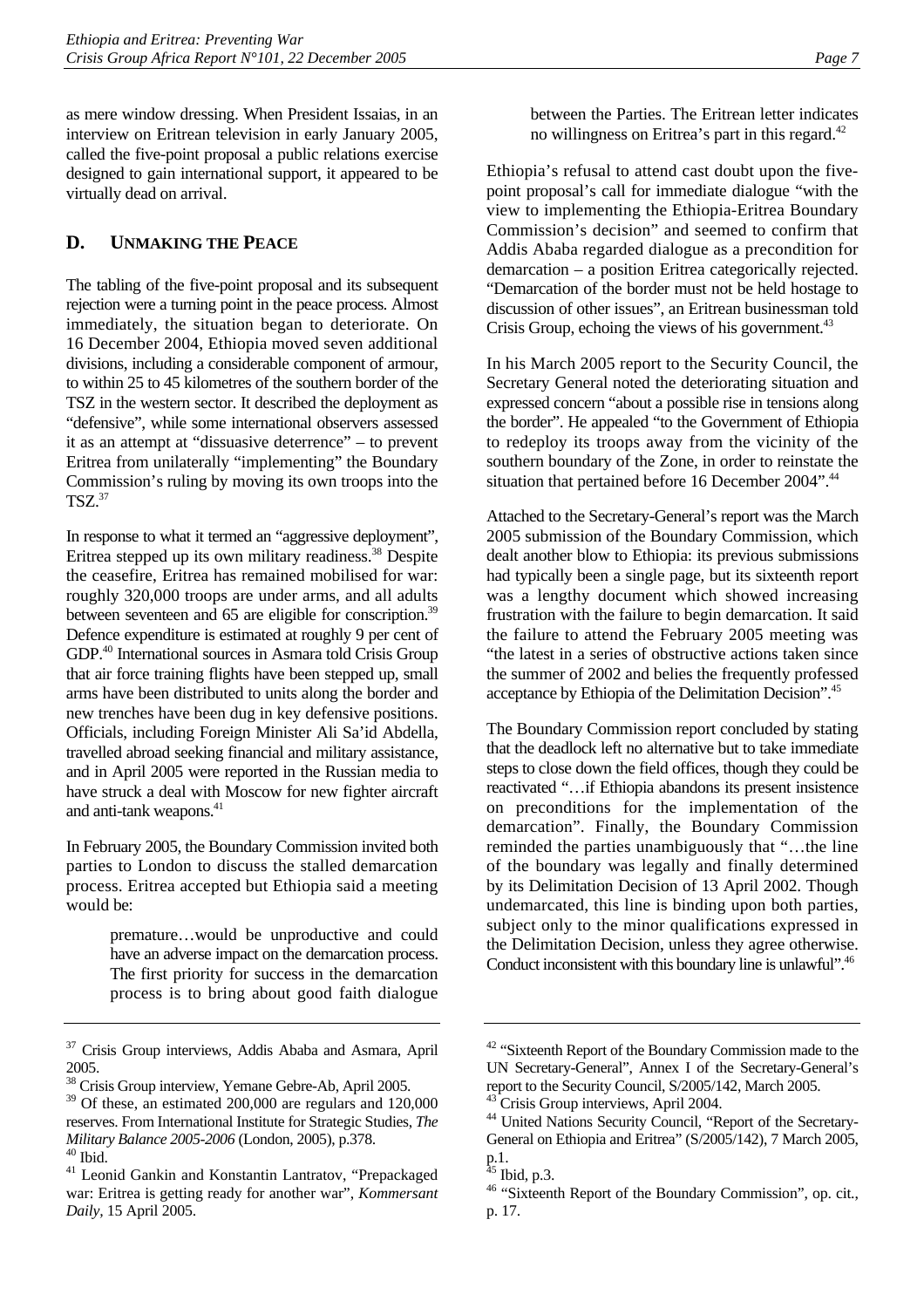Axworthy gave a similarly discouraging briefing to the Security Council in March 2005 on his mission. In addition to the "untenable positions of the two parties", the special envoy cited "a deep disagreement among the international players" and "signals sent by some of [the] international players, which are not consistent with the approach of the Security Council" – apparently a reference to arms deals involving some of the five permanent members of the Council[.47](#page-12-0)

#### **1. Eritrea clips UNMEE's wings**

Despite these disturbing developments, the situation along the border remained stable for most of 2005. Then, effective 5 October, Eritrea unexpectedly banned all flights by UNMEE helicopters.

Relations between UNMEE and the government had never been without friction. Although the mission has headquarters in both capitals, its military operations are almost exclusively on Eritrean soil. When it accepted this arrangement in the OAU Framework Agreement and Modalities for Implementation, Eritrea had stipulated that demarcation should "be carried out expeditiously in order to bring the dispute to a quick end"[.48](#page-12-1) Five years later, it perceives UNMEE's presence as an imposition on its sovereignty and an unwelcome reminder of Ethiopia's intransigence over the border. Relations have not been helped by the involvement of some UNMEE troops in unsavoury incidents.<sup>49</sup> Early in 2005, the government requested that UNMEE's Italian *Carabinieri* contingent cease patrols in Asmara, leading to its withdrawal in July.

The helicopter flight ban came without warning or explanation. "They told us it was a non-issue", a UN military source told Crisis Group, "that we could continue to function with land transport".<sup>50</sup> In reality, the ban has a dramatic operational impact. Unable to sustain remote outposts along 1,800 kilometres of border, UNMEE has reduced the number of outposts from 40 to 18, cutting operational effectives to between 40 and 50 per cent. $51$ "At this level", a senior UNMEE military source told Although the Eritrean government dismisses UNMEE's reaction as exaggerated, the commanders have genuine concerns for the safety of their soldiers. The potential complication for demining casualties has been mentioned above but because air evacuation was not available, several UNMEE vehicle accident casualties have had to wait hours before reaching an aid station or hospital. If Eritrea intended to give troop-contributing countries a reason to withdraw their forces, it could hardly have done so more effectively.

On the ground, the gaps left by UNMEE's enforced consolidation have quickly been exploited by patrols from both sides. "Small groups are taking…terrain and using it as observation and listening posts", a diplomatic observer told Crisis Group. Though he added that this is so far "militarily insignificant",<sup>53</sup> occasional incidents, such as deployment of an Ethiopian patrol to a strategic peak in the eastern sector vacated by UNMEE, underscore the risk posed by an unmonitored TSZ. As UNMEE Force Commander, Major General Rajender Singh, emphasised to Crisis Group, "if you want to retain peace, the sanctity of the TSZ must be preserved".<sup>[54](#page-12-7)</sup>

#### **2. UNSC Resolution 1640**

The Security Council's response to the flight ban, Resolution 1640 (23 November 2005), demanded that Eritrean restrictions on UNMEE be reversed and both parties return to their pre-16 December 2004 positions (the latter addressed principally to Ethiopia). The Council also raised the threat of sanctions if there was no compliance within 30 days. Such demands were inevitable and necessary, but the resolution was poorly received in Asmara, further escalating the crisis. From Eritrea's perspective, Resolution 1640 appeared to confirm a Security Council bias in favour of Ethiopia: "Ethiopia refused the [Boundary Commission] decision, calling it illegal and unjust", a senior Eritrean official told Crisis Group, "but the Council did nothing….If the Council had pressured Ethiopia to accept, we wouldn't be in this situation today".<sup>55</sup>

Resolution 1640 demands Ethiopia "accept fully and without further delay the final and binding decision of the Eritrea-Ethiopia Boundary Commission and take immediately concrete steps to enable [demarcation], without preconditions", but on this key issue it does not

<span id="page-12-0"></span><sup>&</sup>lt;sup>47</sup> Dr Lloyd Axworthy, "Briefing of the Security Council on the Peace Process Between Ethiopia and Eritrea", 11 March 2005. 48 Letter dated 14 July 1999 from the President of Eritrea

<span id="page-12-1"></span>addressed to the President of Algeria, Chairman of the Organisation of African Unity.

<span id="page-12-2"></span><sup>&</sup>lt;sup>49</sup> Some peacekeepers have been involved with Eritrean sex workers, and an Irish peacekeeper was repatriated in 2002 for making pornographic films with a local girl in an Asmara hotel. 50 Crisis Group interview, November 2005.

<span id="page-12-4"></span><span id="page-12-3"></span><sup>51</sup> UNMEE, "UNMEE vacates 18 out of the 40 posts in the temporary security zone", press release, UNMEE/PIO/PR 118, 17 October 2005 and UNMEE media briefing transcript, 10 November 2005.

<span id="page-12-5"></span><sup>52</sup> Crisis Group interview, Asmara, November 2005.

<span id="page-12-6"></span><sup>53</sup> Crisis Group interview, November 2005.

<span id="page-12-7"></span><sup>54</sup> Crisis Group interview, Asmara, November 2005.

<span id="page-12-8"></span><sup>55</sup> Crisis Group interview, Asmara, November 2005.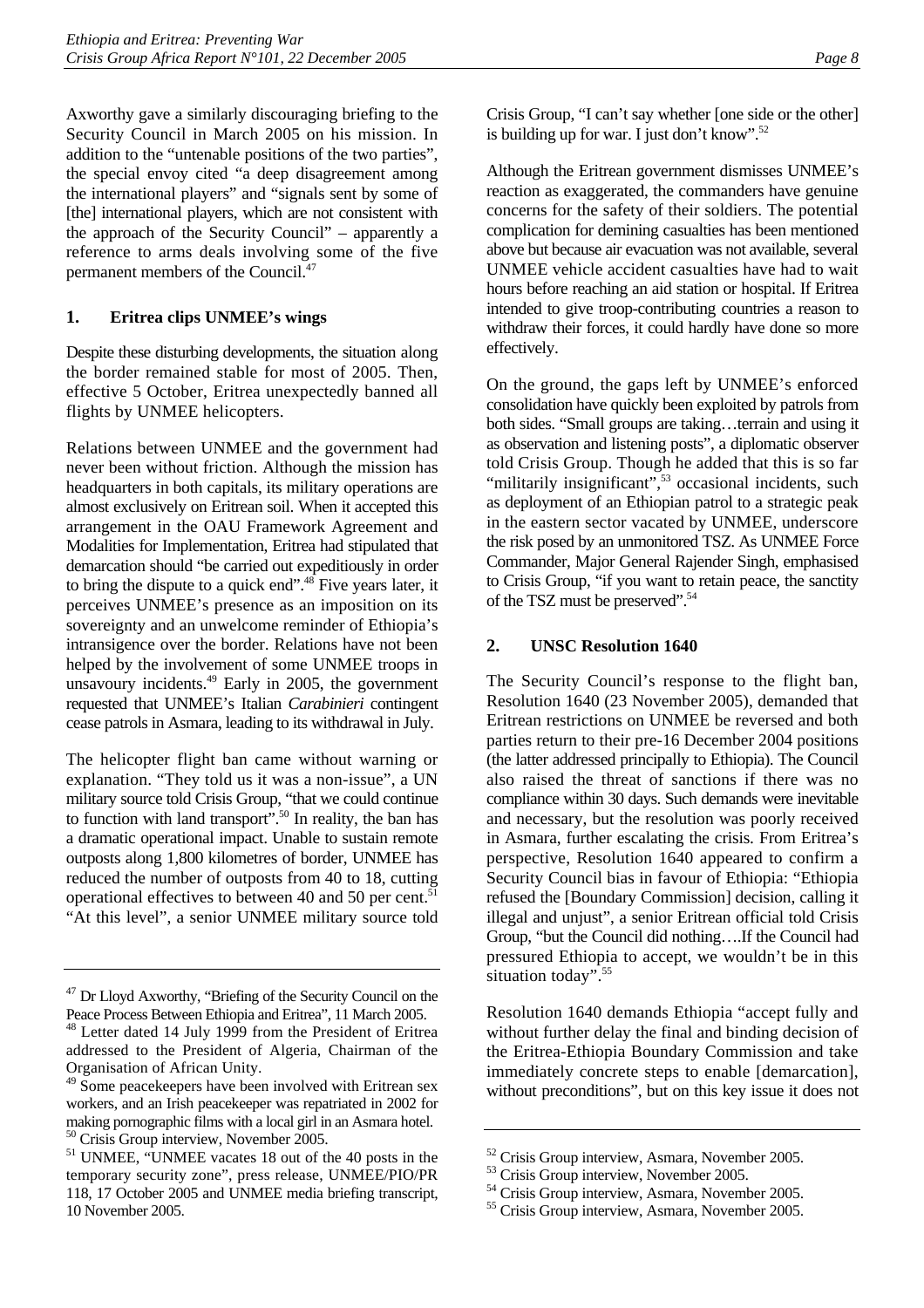threaten sanctions for non-compliance, unlike with respect to the helicopter and deployment issues. The Security Council considers that the enforcement powers it assumed under the Algiers accords relate only to the Cessation of Hostilities element – including establishment of the TSZ and UNMEE but not operation of the Boundary Commission, which is dealt with in the later Framework Agreement. While Crisis Group is not persuaded by Eritrea's argument that the latter was equally covered by the Security Council's undertakings in 2000, the issue is not necessarily controlled by legal interpretation of the agreements reached five years ago. If the Council determines, as circumstances appear to justify, that continued Ethiopian refusal to comply with the Boundary Commission decision and to cooperate in demarcation would be a threat to peace and security, it would be well within its competence to impose sanctions under its Charter authority.

Eritrea responded by raising the stakes again, demanding in early December that UNMEE personnel from eighteen North American and European countries leave the country[.56 I](#page-13-0)t offered no explanation for either the expulsion or its selective nature. When the Security Council and Secretary-General condemned the measure, a government press release accused the latter of "unwarranted political meddling" and snubbed a high-level Secretariat delegation sent to Asmara in an attempt to resolve the crisis.<sup>57</sup> The UN reluctantly complied with the order, citing security reasons and describing the staff relocation as temporary.

Eritrea's brinksmanship has restored the bilateral dispute to the international agenda but has failed to place the focus where Asmara wants it most – on the border. Instead, UNMEE's status has overshadowed the root causes of the crisis: the need for both border demarcation and dialogue on normalisation of relations to begin without delay.

#### **3. Some movement by Ethiopia, but not enough**

Just weeks after Eritrea banned UNMEE helicopter flights, Ethiopia appeared to make at least a partial shift toward acceptance of a judgement it considers "unjust and illegal". In a letter to the Security Council on 31

October 2005, in which he accused Eritrea of violating the integrity of the TSZ and breach of the June 2000 ceasefire, Foreign Minister Seyoum Mesfin repeated his government's earlier acceptance of the Delimitation Decision "in principle" in the November 2004 five-point peace proposal, and specifically added that this "does not mean going back to the drawing board, and it does not imply that we are introducing a precondition".<sup>58</sup> Less than two weeks later, on 9 December, he emphasised in a subsequent letter Ethiopia's eagerness to engage Eritrea in a dialogue looking for a "win-win outcome which is consistent with sustainable peace".<sup>[59](#page-13-3)</sup>

Promising as this may appear, Ethiopia's positive gestures do not go far enough. The 9 December letter in certain respects seemed to backtrack. It highlighted the suspect old five-point proposal: "Ethiopia…has no interest in keeping the crisis between the two countries going. That is why we came up with the five-point peace proposal". And it failed to repeat the more positive formulation of Mesfin's 31 October letter. Even that 31 October letter clearly showed that it continues to couple the issue of dialogue to that of demarcation:

> *Ethiopia is committed to dialogue between our two countries for the implementation of demarcation*, to achieve normalisation and to address all issues that have been at the root of the crisis and which will not go away with demarcation of the boundary only. [emphasis added]

At the same time, Ethiopia remains in control of Badme and has failed to comply with the Boundary Commission's instruction that it "remove from Eritrean territory persons of Ethiopian origin who have moved into that territory subsequent to the date of the Delimitation Decision".<sup>60</sup> The declared intent to comply with UNSCR 1640, while welcome, is of only limited significance: the seven divisions that it appears to be in the process of withdrawing were deployed to the border area only in December 2004, and will leave in place eleven divisions more or less permanently stationed along the southern boundary of the  $TSZ.<sup>61</sup>$  $TSZ.<sup>61</sup>$  $TSZ.<sup>61</sup>$ 

<span id="page-13-1"></span><span id="page-13-0"></span><sup>56</sup> The order affects UNMEE nationals from eighteen of the 44 countries that contribute to the mission, namely those from North America and Europe, including Russia; according to UNMEE, the mission includes 180 such personnel but only 87 of these were stationed in Eritrea prior to the expulsion order and thus affected by it. UNMEE is authorized a maximum of 4,200 troops, including 220 military observers. Its most recently reported deployed strength (31 October 2005) was 3,080 troops and 205 military observers, 191 international civilians, 244 local civilians and 74 United Nations Volunteers, http://www.unmeeonline.org. 57 Shabait.com, 12 December 2005. The Delegation was from the Department of Peacekeeping Operations.

<span id="page-13-2"></span><sup>58</sup> Annex to the letter dated 31 October 2005 from the Chargé d'affaires a.i. of the Permanent Mission of Ethiopia to the United Nations addressed to the President of the Security Council (S/2005/690), 1 November 2005.

<span id="page-13-3"></span><sup>59</sup> Annex to the letter dated 9 December 2005 from the Chargé d'affaires a.i. of the Permanent Mission of Ethiopia to the United Nations addressed to the President of the Security Council (S/2005/774), 9 December 2005.

<span id="page-13-4"></span><sup>60</sup> Ethiopia-Eritrea Boundary Commission, "Observations", op. cit.<br> $61$ <sub>Ethio</sub>

<span id="page-13-5"></span>Ethiopian military sources have indicated to Crisis Group that a division should contain up to 11,000 soldiers, but Western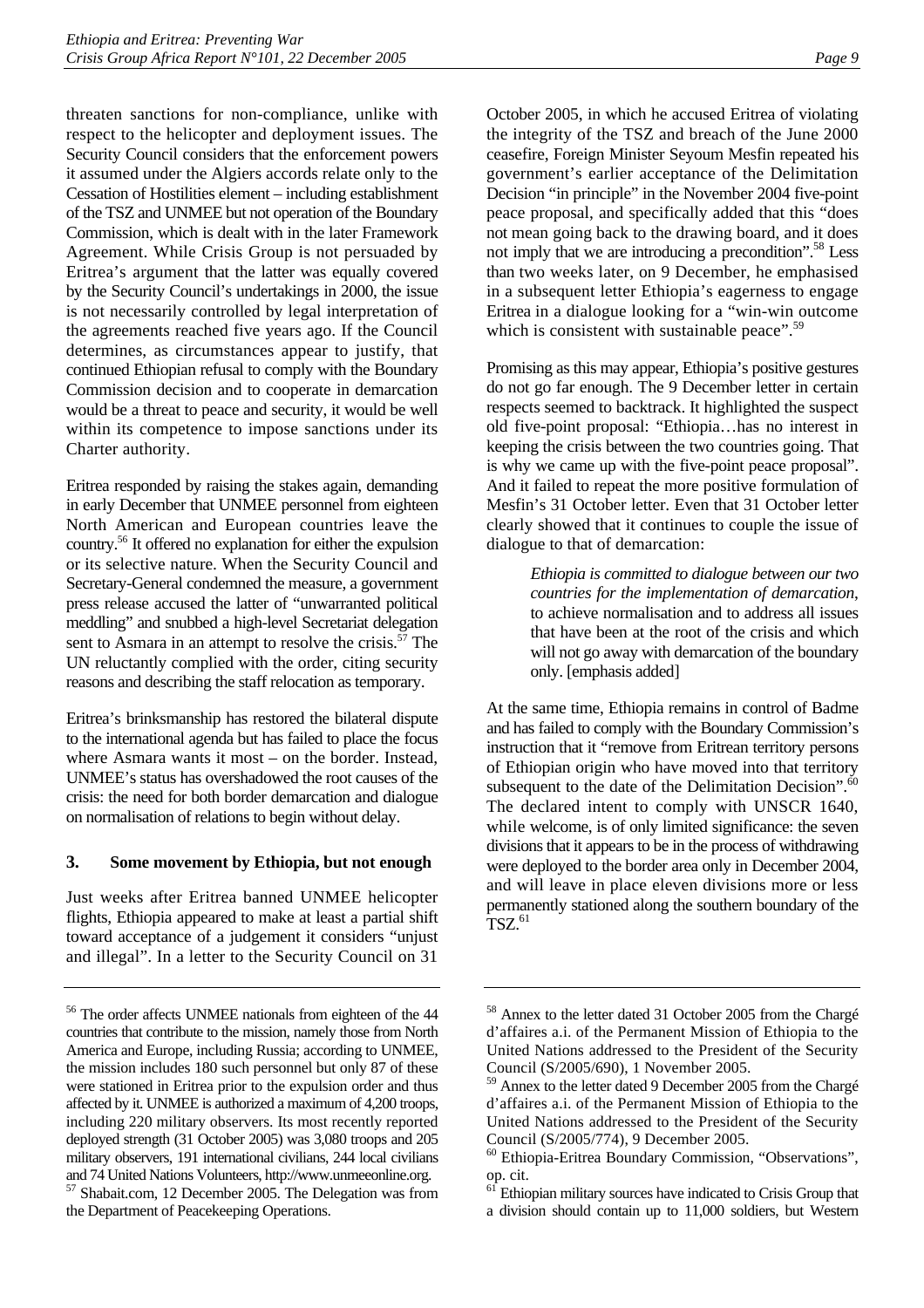In light of the facts on the ground, Eritrea still has understandable doubts about the sincerity of Addis Ababa's claim that it seeks neither to renegotiate the boundary, nor to impose preconditions to demarcation. If the mutual suspicion between the two countries is to be overcome, demarcation and dialogue must be decoupled, even as they proceed in parallel. In other words, Ethiopia must commit itself unambiguously to implementation of the Delimitation Decision, while Eritrea agrees to a dialogue on all other aspects of the relationship.

#### **4. Internal dynamics: An accident waiting to happen**

Despite mutual accusations that the other wants to provoke war, both sides are careful to deny they intend to start one. Assessing the intentions and calculations is complicated by the opaque nature of decision-making within the governments, the torrents of rhetoric emanating from both capitals and the routine use of disinformation as a form of propaganda.

**Ethiopian Motivations.** Speculation about Ethiopia's attitude toward war hinges on the ruling EPRDF's need to shore up its authority – and to a lesser extent its popularity – following the May 2005 parliamentary elections, which left the country politically fractured and undermined the government's standing at home and abroad[.62 D](#page-14-0)uring the campaign, opposition leaders from the Coalition for Unity and Democracy (CUD) had blamed the EPRDF for allowing Eritrea to secede and surrendering control of the port of Assab, echoing the bitter rifts that erupted in 2001 within the TPLF, the governing coalition's dominant partner, and threatened Prime Minister Meles' leadership. Some observers believe that the EPRDF, by reviving hostilities with Eritrea, could redeem its alleged failure to prosecute the last war with sufficient determination and silence critics within both the TPLF and the CUD. $^{63}$ 

Those who follow this line suggest Ethiopia might be tempted to wage a short, sharp campaign to achieve regime change in Asmara. However, an Ethiopian official noted to Crisis Group that "there is no government in exile able to step in and take power. It is not in our interest to have another collapsed state on our borders. We have learned the lesson of Somalia".<sup>64</sup>

The Eritrean government apparently believes that Ethiopia's internal problems could indeed lead it to welcome at least a war-threatening crisis, and it accuses the Security Council of complicity in such a strategy. "The Security Council's talk today about the probability of war and its impact is only meant…to save the TPLF regime from its current crises", President Issaias asserted in a rare interview with local media.<sup>65</sup>

Other analysts take issue with this kind of reasoning. In the words of one Ethiopian commentator interviewed by Crisis Group, a war with Eritrea "would not help to rally support for the government in Addis [where the CUD won all 23 seats]. Maybe from other regions, but not from Addis itself<sup>".66</sup> On the contrary, some believe that a second round of fighting would spell the end of Meles Zenawi's government: "The army and the TPLF would never forgive Meles for needing to fight the same war twice, and for leading the party to such a setback in the [parliamentary] elections".[67 I](#page-14-5)nstead, they argue that the border issue is an unwelcome distraction from Ethiopia's internal political and developmental problems, and that the EPRDF's interest lies in playing down tensions with Eritrea. "Meles has bigger problems", a Western diplomat told Crisis Group. "He doesn't care [about the border]".<sup>[68](#page-14-6)</sup>

The Ethiopian prime minister appeared to vindicate this line of reasoning when he told a session of parliament that his government would maintain "proportional force" along the border until lasting peace is secured: "If the Eritrean government believes that it can ensure victory, there is no doubt it will do what it can to wage a war…. The only alternative is to show the Eritrean government they will not win anything if a war is started". $69$  Such pronouncements, however, may amount to little more than posturing. According to a senior Ethiopian official, his government's intelligence assessments indicate that Eritrea does not truly intend to fight and is merely taking a calculated risk[.70](#page-14-8)

**Eritrean Motivations.** Attitudes in Asmara towards the border dispute are no less ambiguous. Eritrea has singlemindedly pursued demarcation and Ethiopian withdrawal at the expense of other foreign and domestic priorities. By some interpretations, a sense of permanent crisis may suit a government which faces formidable domestic problems: since the 1998-2000 war, constitutional rule has been suspended, conscription and national service have drained

military analysts set the figure lower, at between 5,000 to 7,000. Eritrean divisions tend to be smaller, although estimates vary as to how much.

<span id="page-14-0"></span><sup>62</sup> The Ethiopian People's Revolutionary Democratic Front (EPRDF) is the coalition headed by Prime Minister Meles Zenawi, which has governed Ethiopia since 1991.

<span id="page-14-1"></span><sup>63</sup> One Western diplomat went so far as to speculate to Crisis Group that "Ethiopia could do with a war".

<span id="page-14-2"></span><sup>&</sup>lt;sup>64</sup> Crisis Group interviews, April and November 2005.

<span id="page-14-3"></span><sup>65</sup> From part III of the interview, carried in *Eritrea Profile*, 30 November 2005.

<span id="page-14-4"></span><sup>66</sup> Crisis Group interview, Addis Ababa, November 2005.

<span id="page-14-5"></span><sup>67</sup> Crisis Group interview, Addis Ababa, November 2005.

<span id="page-14-6"></span><sup>68</sup> Crisis Group interview, Addis Ababa, November 2005.

<span id="page-14-7"></span><sup>69 &</sup>quot;Ethiopia's PM says Eritrea girding for new war", Agence

<span id="page-14-8"></span>France-Presse, in *Sudan Tribune*, 14 December 2005. 70 Crisis Group interview, Addis Ababa, November 2005.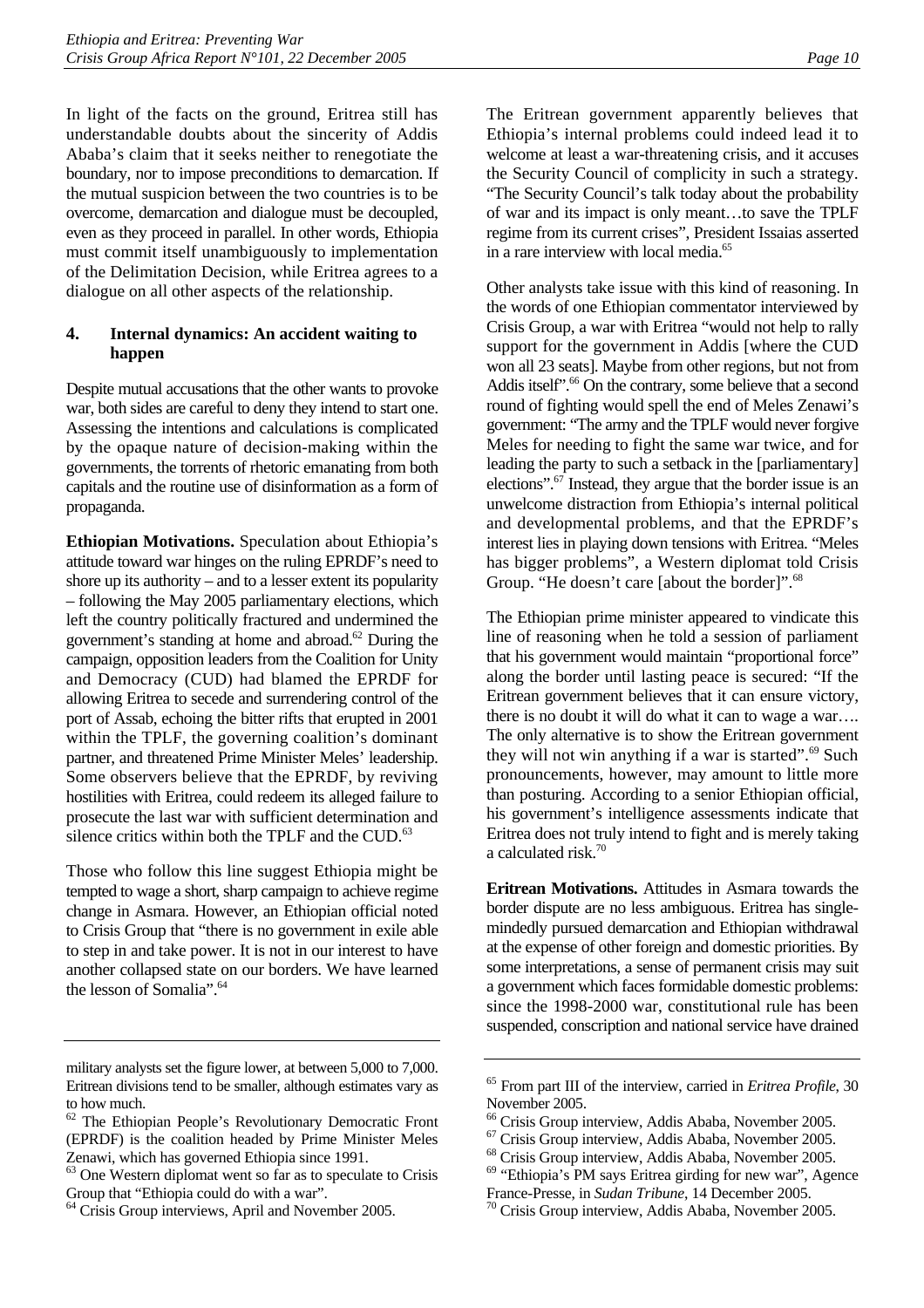the labour force, and remittances from Eritreans living abroad – once the economy's lifeline – have reportedly dwindled to less than half their war-time levels.<sup>71</sup> Demands for political reform have been suppressed, and the situation of some prominent critics remains unknown. When the dispute with Ethiopia ends, Eritrea will have no choice but to confront these domestic issues, something that President Issaias's critics say he is keen to avoid. Ethiopia's foreign minister, Seyoum Mesfin, accuses Eritrea of "feigned indignation" and escalating tensions along the border as a tactic for putting pressure on the Security Council.<sup>72</sup>

Nevertheless, it seems unlikely that Eritrea can sustain its current levels of mobilisation indefinitely. The leadership is acutely aware of the difficulties in maintaining a "cold war" footing, and may have decided that the cost of indefinite stalemate is intolerable. Such a realisation, of course, could as well lead to decisions to take risks for peace and normalisation of relations with its neighbour as to court war. A scenario of the latter type suggested by a number of diplomats involves a unilateral Eritrean attempt to "implement" the Boundary Commission's decision by retaking Badme and other areas awarded to it but still held by Ethiopia. "What if Issaias moves up to the border and not a step further?", a Western diplomat asked.<sup>73</sup> A variation involves Eritrea beginning to erect stone markers along the border.

In either scenario Asmara could probably anticipate that significant international pressure would be applied to persuade Addis Ababa to surrender what is legally Eritrean territory, but an Ethiopian response to any such move would seem almost certain. An Eritrean official interviewed by Crisis Group laughed off such speculation: "We have no plans to [retake Badme] any time soon…no plans to demarcate the border either. How can we do  $that$ ?"<sup>[74](#page-15-3)</sup>

Other analysts believe that Eritrea may seek to provoke a political crisis in Ethiopia, and to assert itself as a regional power while fomenting instability across its border. But the Eritrean government is dismissive of suggestions that it seeks to challenge Ethiopia's status as a regional power: "We are a poor country; we are not contestants. We don't seek regional hegemony or dominance. If the Ethiopians want to dominate the region, they can do it as long as they respect everyone else's rights".[75](#page-15-4)

**Risks of Miscalculation**. Uncertainties about the motivations and calculations of the two countries are compounded by the lack of clarity about whether either side could actually hope to win a war. The military balance suggests that a "short, sharp" victory is in any event an illusion. Over the long term, Ethiopia's far larger military establishment, population and economy may constitute a decisive military advantage but the Eritrean army is a formidable fighting force and both sides have been stocking up on new weapons. "There's a real arms race going on", a Western diplomat said. "A lot of people are making a lot of money".<sup>76</sup>

Ethiopia's numerical superiority in ground troops is probably sufficient to prevent Eritrea from sustaining an offensive but not to ensure victory against disciplined, well dug-in Eritrean troops. Ethiopia's nearly 2:1 superiority in tanks would be of little help in the Eritrean highlands or the volcanic desert around Assab, and Eritrea has reportedly acquired the Kornet-E anti-tank missile system – an asset it lacked in the previous war. [77 L](#page-15-6)ikewise, Ethiopia's air force is more than double Eritrea's but military analysts doubt that it is in a higher state of readiness.<sup>78</sup> Both sides have reportedly acquired new Su-27s together with Eastern European pilots/training teams, while Eritrea has beefed up its air defences with as many as three new fixed sites and man-portable systems. Lastly, Eritrea's terrain and the fact that its soldiers would be fighting on home ground make a rapid Ethiopian advance improbable. "It's not so easy to go all the way to Asmara", an observer told Crisis Group. "You can't get up the escarpment".<sup>[79](#page-15-8)</sup>

"We fought a very defensive war last time", a senior Eritrean official told Crisis Group. "It won't be the same next time. We waited in our trench lines. We were under diplomatic pressure. Next time we will be within our rights".<sup>[80](#page-15-9)</sup>

Nevertheless, the growing tension and the lack of an effective UNMEE presence in the TSZ increase the likelihood that a miscalculation could lead to war. "They are taking a calculated risk here", a U.S. diplomat in the region told Crisis Group, "but it may also be a miscalculated risk".<sup>81</sup> More pessimistically another Western diplomat said, "both sides are getting to the stage where they need a war but they can't afford to be seen starting one".<sup>[82](#page-15-11)</sup>

<span id="page-15-2"></span>73 Crisis Group interview, November 2005.

- <span id="page-15-7"></span>78 Crisis Group interviews, November 2005.
- <span id="page-15-8"></span>79 Crisis Group interview, November 2005.

<span id="page-15-0"></span><sup>71</sup> Crisis Group interview, Asmara, December 2005.

<span id="page-15-1"></span><sup>72</sup> Annex to the letter dated 31 October 2005 from the Chargé d'affaires a.i. of the Permanent Mission of Ethiopia, op. cit.

<span id="page-15-3"></span><sup>74</sup> Crisis Group interview, Asmara, December 2005.

<span id="page-15-4"></span><sup>75</sup> Crisis Group interview, Asmara, December 2005.

<span id="page-15-5"></span><sup>76</sup> Crisis Group interview, November 2005.

<span id="page-15-6"></span><sup>77</sup> Crisis Group interview, November 2005.

<span id="page-15-9"></span><sup>80</sup> Crisis Group interview, December 2005.

<span id="page-15-10"></span><sup>&</sup>lt;sup>81</sup> Crisis Group interview, November 2005.

<span id="page-15-11"></span><sup>&</sup>lt;sup>82</sup> Crisis Group interview, November 2005.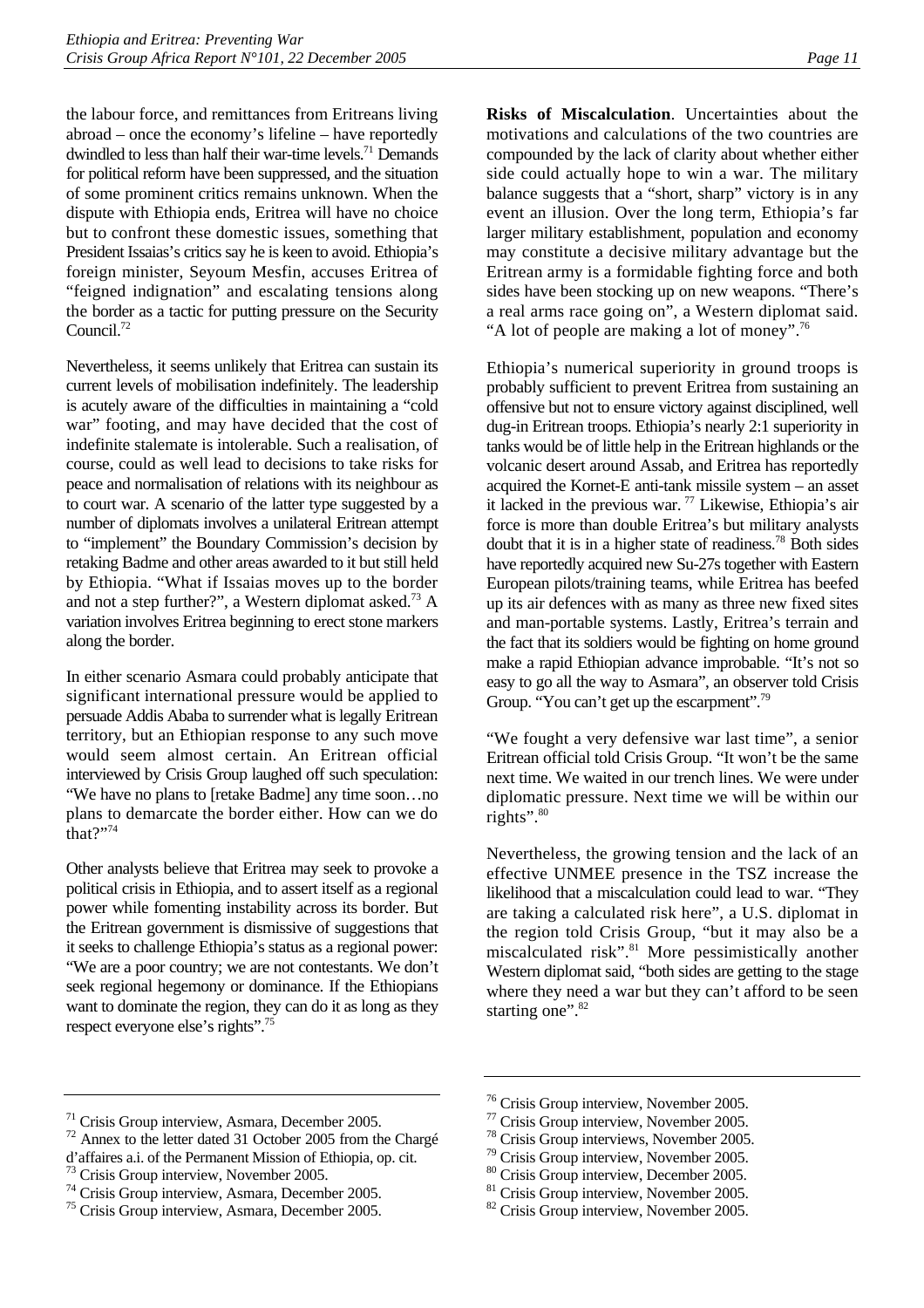## **III. KICK-STARTING IMPLEMENTATION**

If peace is to be preserved, the challenge facing the international community – and especially the Algiers witnesses – is to kick-start implementation of the Algiers accords without further delay.

Eritrea is determined that demarcation should proceed in accordance with the Boundary Commission decision and has international law on its side. Failure to uphold that ruling, however unexpected it might have been and whatever might be thought of its intrinsic merits, risks undermining binding arbitration everywhere. As both Eritrea and the Boundary Commission have repeatedly asserted, as far as this point is concerned, there is nothing to negotiate. The delimitation decision was final and can be varied in the demarcation process only for very minor adjustments such as might be required for reasons of "manifest impracticability".[83](#page-16-0) 

Ethiopia's request for bilateral dialogue on "normalisation" and to address all issues that have been at the root of the crisis, is both reasonable and responsible as long as it is not a precondition to implementation of the border decision. Ethiopia needs to be much more precise about what it seeks to achieve through such a dialogue, however, in order to lay to rest suspicions that it is simply trying to delay demarcation. As long as demarcation is allowed to proceed, however, Eritrea has no reasonable grounds upon which to object to talks on the normalisation of relations with its neighbour.

The stalemate has become so bitter and intractable that the parties cannot be expected to take the steps necessary to break it on their own. External support is needed. The responsibility for providing this support lies collectively with the Algiers witnesses, several of whom were architects of the peace process. The U.S. bears special responsibility because it framed the original proposal upon which the Algiers accords were based – notably swift delimitation and demarcation of the border.

As tensions escalate, a second war can best be avoided through prompt implementation of the Boundary Commission's ruling and parallel, though not preconditioned, dialogue. It is time for all parties to agree that the peace process has entered its final implementation phase.

## **A. THE ALGIERS GROUP**

The AU, the EU, the UN and the U.S. all signed the December 2000 Algiers agreement as witnesses to the commitments of the two belligerents, but the signing ceremony was their first and last formal meeting in that capacity. The members of the Algiers Group have never since lent their collective weight to resolution of the dispute. "After they [Ethiopia and Eritrea] accepted the decision, everybody went to bed", SRSG Legwaila told Crisis Group.

Of course, implementation of the Algiers accords is first and foremost the responsibility of the two parties, but even if they do not accept Eritrea's assertion that they are formal guarantors, the Algiers Group combines legitimacy and leverage that are essential for resolution of a major threat to international peace and security. The Algiers process was concluded under the auspices of the AU; the agreement is registered with the UN, which is also entrusted with the "resolution of problems which may arise due to the transfer of territorial control" linked to implementation of the agreement. EU member states are among the key partners of both administrations, and the U.S. is considered by both countries to be indispensable to the peace process.

The role of the Algiers Group was recognised in the penultimate draft of Security Council Resolution 1640, which urged "the parties to engage in a constructive dialogue under the auspices of the witnesses of the Algiers Agreements for the implementation of both agreements". While the reference was removed from the final document, restoring the Algiers Group to the indispensable supporting role it played in securing the peace agreement is the best – perhaps only – way to ensure that the agreement is finally implemented.

## **B. THE WAY FORWARD: DE-ESCALATION, DEMARCATION & DIALOGUE**

No initiative will make progress unless it addresses the principle demands of both parties: namely Eritrea's preoccupation with demarcation and Ethiopia's demand for dialogue. However, in order for either to proceed it will also be necessary to de-escalate the current tensions.

It is highly unlikely that progress on any of these issues can be made in isolation from the others. Eritrea will not accept dialogue – even with its international partners – and may continue to escalate its confrontation with the UN unless it sees concrete progress on demarcation.

<span id="page-16-0"></span><sup>83</sup> See Section II C 1 above, including fn. 22, and Section III B 2 below. Such changes as the demarcation process itself permits are very small and of a technical nature. It is hardly likely in the present environment that Ethiopia and Eritrea would exercise their sovereign right to make a significant change to their border through fair negotiation and mutual agreement.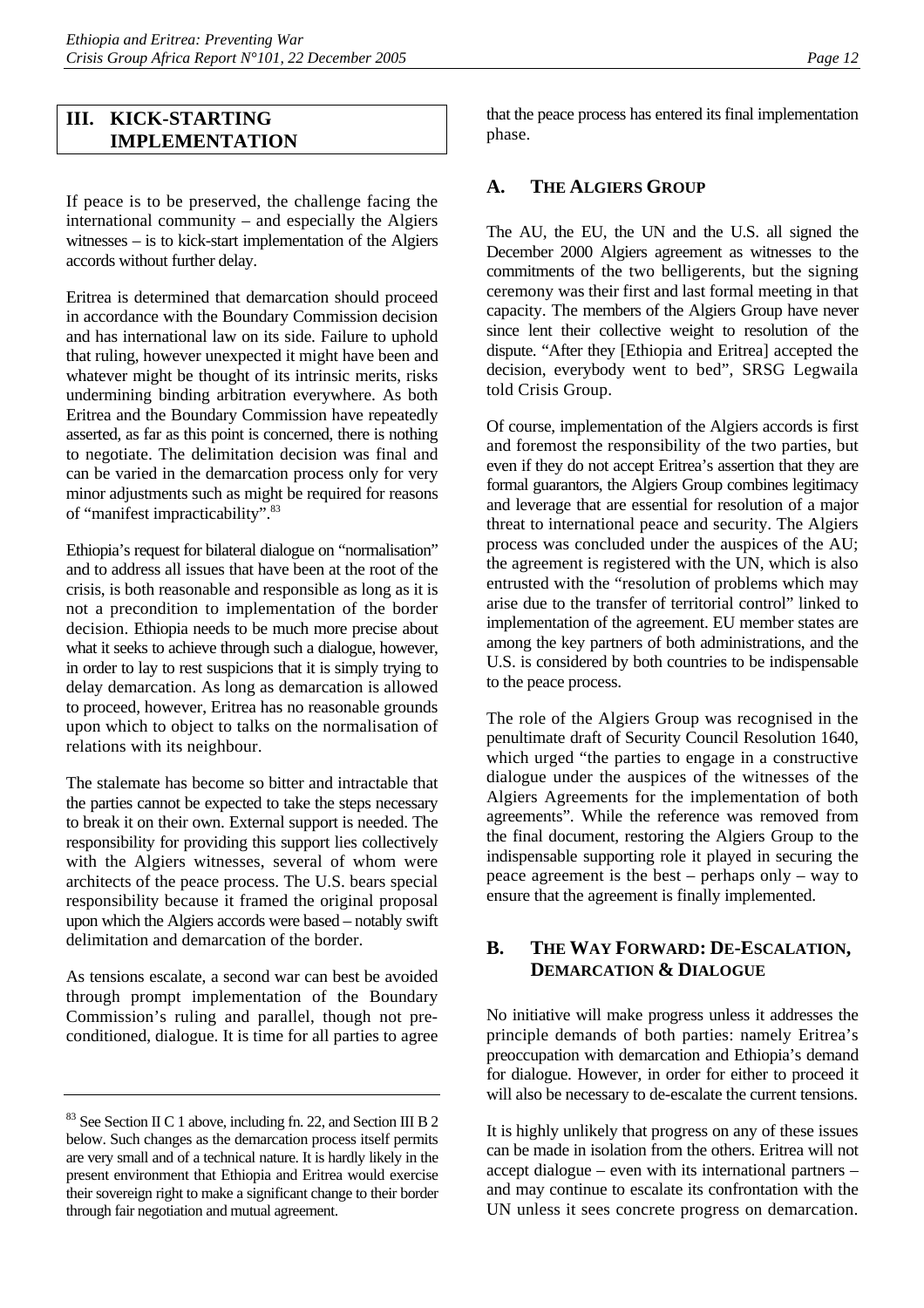Demarcation, however, is practically impossible in the absence of Ethiopian consent, which means a degree of flexibility is needed from Asmara on dialogue. Deescalation of political and military tensions is essential for an environment in which both demarcation and dialogue can proceed: as the Security Council has demanded in Resolution 1640. This requires Ethiopia to complete removal from the border of the troops it moved up in December 2004 and Eritrea to lift its restrictions on UNMEE. At the same time – assuming that Eritrea resumes cooperation with UNMEE – it provides an opportunity for the UN to review the structure of the peacekeeping mission and, as the peace process moves into its implementation phase, resume the draw-down of force levels it actually began more than a year ago.

### **1. De-escalation**

The first step in achieving de-escalation of the current crisis is implementation of Resolution 1640: the redeployment of Ethiopian forces and lifting of Eritrean restrictions on UNMEE movements.

The expulsion of selected UNMEE staff is not covered by Resolution 1640 since it was imposed as an unhelpful response to that resolution. The personnel concerned have been temporarily withdrawn, so the issue should not be allowed to become an impediment to a comprehensive solution. Nevertheless, like Ethiopia's flouting of a binding arbitral ruling, Eritrea's selective expulsion of UN peacekeepers sets a dangerous international precedent, one which stirs memory of Egypt's demands at Sharm El-Sheikh on the eve of the six-day Arab-Israeli war in 1967. The Security Council should not engage in a tit-for-tat escalation with Asmara but rather make clear that it reserves the right to penalise it in an appropriate way. Whether it does take such action, and what kind, should be influenced by the degree to which Eritrea now cooperates in de-escalating the crisis for which it is partly responsible and takes other steps to achieve peace.

Total withdrawal of UNMEE – an option that some members of the Security Council and troop contributing nations are no doubt already contemplating – would probably re-ignite the war. Ethiopian redeployment would almost certainly be suspended. An orderly UN handover of its positions to Eritrean forces might prevent an immediate clash in the TSZ but would leave the two armies face-toface and the ceasefire agreement in tatters.

A better option would be for the Security Council to state that if one or another party has failed to comply with the demands of Resolution 1640 within 30 days of its January 2006 meeting, it will impose appropriate sanctions on the guilty party; but if there has been compliance, a reduction in tension and steps to conduct demarcation and begin talks between the parties, it will take advantage

of its scheduled March 2006 review of UNMEE's mandate to restructure the force in accordance with new realities on the ground and the acknowledgement that the Algiers process is entering its final, implementation stage. UNMEE's troop contingents could be incrementally withdrawn, leaving (possibly augmented) military observers in place, with a minimal degree of force protection. Assuming the Eritrean flight ban is lifted, this arrangement would allow UNMEE to continue monitoring the TSZ, while sending a clear signal to both parties that the peace process was no longer frozen and was moving towards closure.

At the same time, UNMEE should act to minimise the risk that small incidents could escalate or be manipulated to worsen an already delicate situation. Meetings of the Military Coordination Committees (MCCs) should continue, and their rhythm should increase during the lead-up to demarcation and through the demarcation phase. As UNMEE Force Commander, Major General Rajender Singh, told Crisis Group, "every meeting of the MCCs lessens the chances of a miscalculation".

Eritrea could be expected to welcome an UNMEE reduction, but only in the context of progress towards demarcation. Unless demarcation is assured, it might well insist upon total withdrawal of the peacekeeping force, which it has come to perceive as an impediment to implementation of the Boundary Commission decision. Ethiopia, on the other hand, would probably resist any UNMEE reduction unless it could see the prospect of a dialogue on normalisation of relations. It is essential, therefore, that these three elements – de-escalation, demarcation and dialogue – be addressed concurrently and synergistically.

#### **2. Demarcation**

Eritrea's demand for immediate demarcation is unassailable on a number of counts. First, the Boundary Commission's ruling may be flawed (an issue about which there is profound disagreement among diplomats, scholars and analysts), but it is nevertheless broadly consistent with the instructions contained in Article 4 of the Comprehensive Peace Agreement, which placed consideration of pertinent colonial treaties ahead of other applicable international law and denied the Commission power to make decisions *ex aequo et bono*. Such flaws as there may be in the resulting decision stem from the terms of reference which the parties accepted; had the parties sought a determination based primarily upon other considerations, such as military facts on the ground or the desires of local communities, those terms of reference should have been differently framed. Instead, as the

<span id="page-17-0"></span><sup>&</sup>lt;sup>84</sup> Crisis Group interview, April 2005.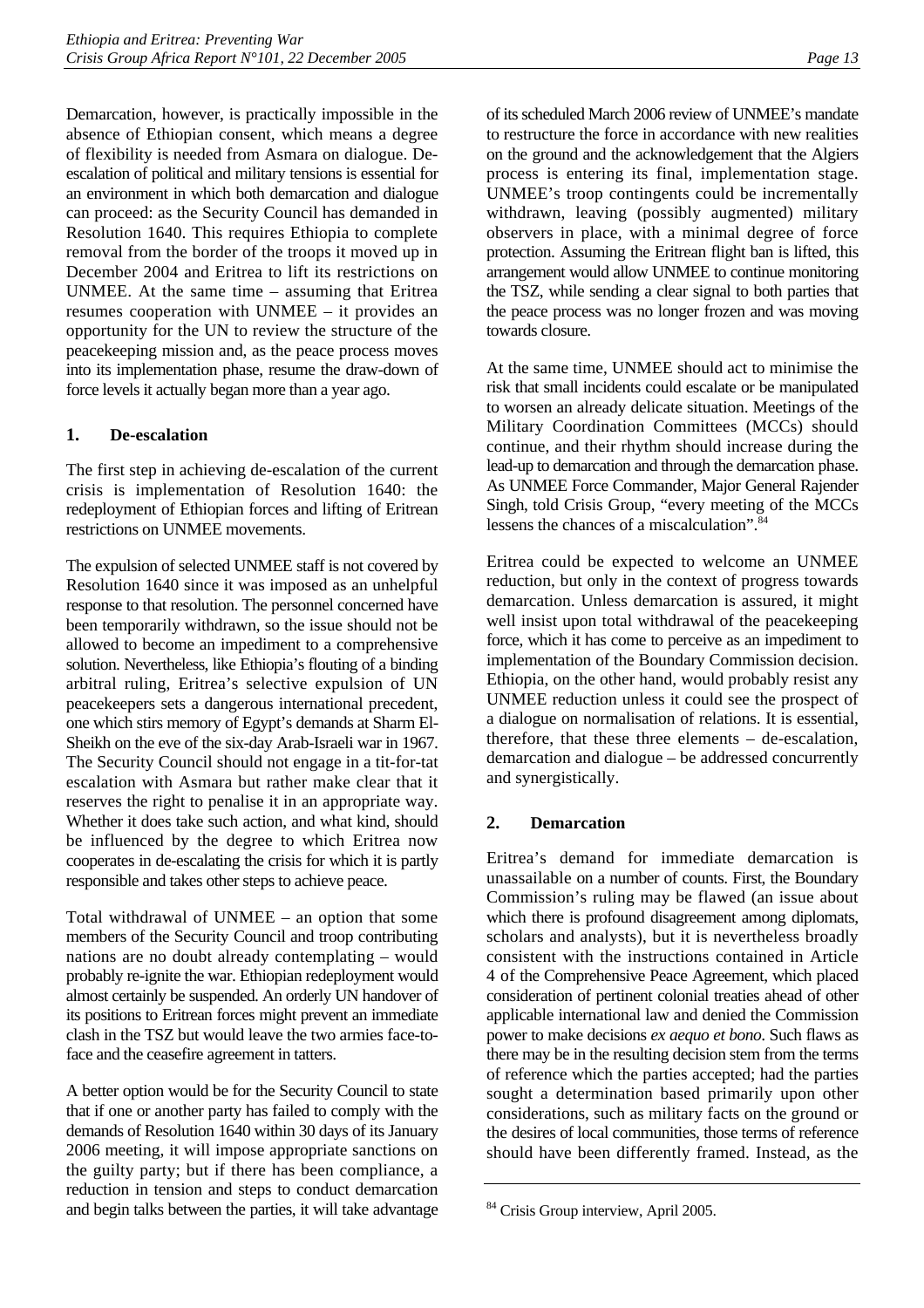Boundary Commission pointed out in March 2003, any "anomalies" resulting from the boundary delimitation are "essentially a matter for the Parties to deal with by agreement between themselves, or by agreeing to empower the Commission to vary the boundary, or by turning to the United Nations as contemplated in Article 4.16 of the December 2000 Agreement".[85](#page-18-0)

Eritrea's position is reinforced by the inviolability of final and binding arbitration as a fundamental tenet of international law. Whether or not one views the Boundary Commission ruling as flawed, allowing Ethiopia to challenge it would set a dangerous precedent. Some observers argue that even by allowing Ethiopia to delay demarcation as long as it has, the international community risks weakening the force of arbitration: "We the people who say that international law matters have connived with Ethiopia to undermine it", a Western diplomat told Crisis Group. "We need [to be seen upholding] international law all over the world…."[86](#page-18-1)

Failure to demarcate the border with stone pillars does not lessen the significance of the fact that the Boundary Commission has delimited it. Legally speaking, this places Ethiopia in the position of occupying sovereign Eritrean territory, notably at Badme. "The issue is no longer the border", a senior Eritrean official told Crisis Group. "It is the illegal occupation of the border".[87](#page-18-2) 

Against this background, the tabling of the five-point proposal in November 2004 appeared little more than a tactic for reopening the Delimiting Decision. However, Foreign Minister Mesfin's subsequent letter to the Security Council in October 2005 gave some sign of a shift towards acceptance. A senior official reinforced this message when he told Crisis Group that Ethiopia could accept the loss of territory in the context of a broader dialogue that would reduce the symbolic importance of Badme and other areas: "Badme and the Algiers accords should not be used as a stick to beat Ethiopia with".<sup>88</sup> If such declarations can be taken at face value, the kind of dialogue Ethiopia now seeks would not be inconsistent with the terms set out by the Boundary Commission in its "Observations of March 2003", which permit only such small variations to its decision that would prevent establishment of "a boundary which is manifestly impracticable".<sup>89</sup>

On the other hand, Ethiopia's failure to distinguish with absolute clarity between its request for dialogue on broader issues and its obligation to implement the border ruling casts doubts upon its willingness to proceed with demarcation. The gap between acceptance of the Delimitation Decision "in principle" and in practice remains a significant obstacle to peace. Despite Eritrea's understandable scepticism, the Boundary Commission should put Ethiopia's declared acceptance of the border decision and its professed willingness to proceed without preconditions to the test by once again inviting the parties to meet on demarcation.

#### **3. Dialogue**

Ethiopia has consistently argued that implementation of the Boundary Commission's decision "should be done in a manner consistent with the promotion of sustainable peace and brotherly ties between the two peoples".<sup>90</sup> Despite its recent attempts to assure the international community that this does not involve any kind of precondition on demarcation, it has as yet failed to specify publicly the nature of the dialogue it seeks with Eritrea, limiting itself to vague calls for normalisation of relations. Eritrean officials have repeatedly told Crisis Group that "full and immediate" normalisation of relations will take place as soon as demarcation of the border is complete.<sup>91</sup> From Addis Ababa's perspective, this appears to be precisely the kind of "stick" that it refuses to be beaten with.

Nevertheless, Addis Ababa has made clear privately the kinds of issue it would like to see addressed through a dialogue on normalisation, including:

 **Cross-border trade and access to the port of Assab.** Since the war, the border has been officially closed, although smuggling continues – mainly of Ethiopian  $te^{i\theta^2}$  and coffee into Eritrea. Assab had been Ethiopia's primary port until the war, and despite new reliance on Djibouti and Berbera, it remains a preferred option. Many Eritreans believe Ethiopia wants to annex Assab and so intends to provoke a war. More realistically, Assab's prosperity is inextricably linked to access to the Ethiopian market. Reviving this ancient trading route should be no less a priority for Eritrea than for Ethiopia. As Crisis Group has previously argued, international guarantees such as allowing the UN to "blue flag" any Ethiopian goods in order to ensure safe passage and delivery would help to build confidence and prevent new tensions from interrupting the trade.<sup>[93](#page-18-8)</sup>

<span id="page-18-0"></span><sup>85</sup> Ethiopia-Eritrea Boundary Commission, "Observations", op. cit.

<span id="page-18-1"></span><sup>&</sup>lt;sup>86</sup> Crisis Group interview, November 2005.

<span id="page-18-2"></span><sup>87</sup> Crisis Group interview, Asmara, December 2005.

<span id="page-18-3"></span><sup>88</sup> Crisis Group interview, Addis Ababa, November 2005.

<span id="page-18-4"></span><sup>89 &</sup>quot;Progress report of the Secretary-General", op. cit., p.13.

<span id="page-18-5"></span><sup>&</sup>lt;sup>90</sup> Report on the New Ethiopia-Eritrea peace initiative", op. cit.

<span id="page-18-6"></span> $91$  Crisis Group interviews, Asmara, April and November 2005.

<span id="page-18-7"></span> $92$  Tef is an import food grain in both Ethiopia and Eritrea.

<span id="page-18-8"></span><sup>93</sup> Crisis Group Report, *Ethiopia and Eritrea*, op. cit., p.14.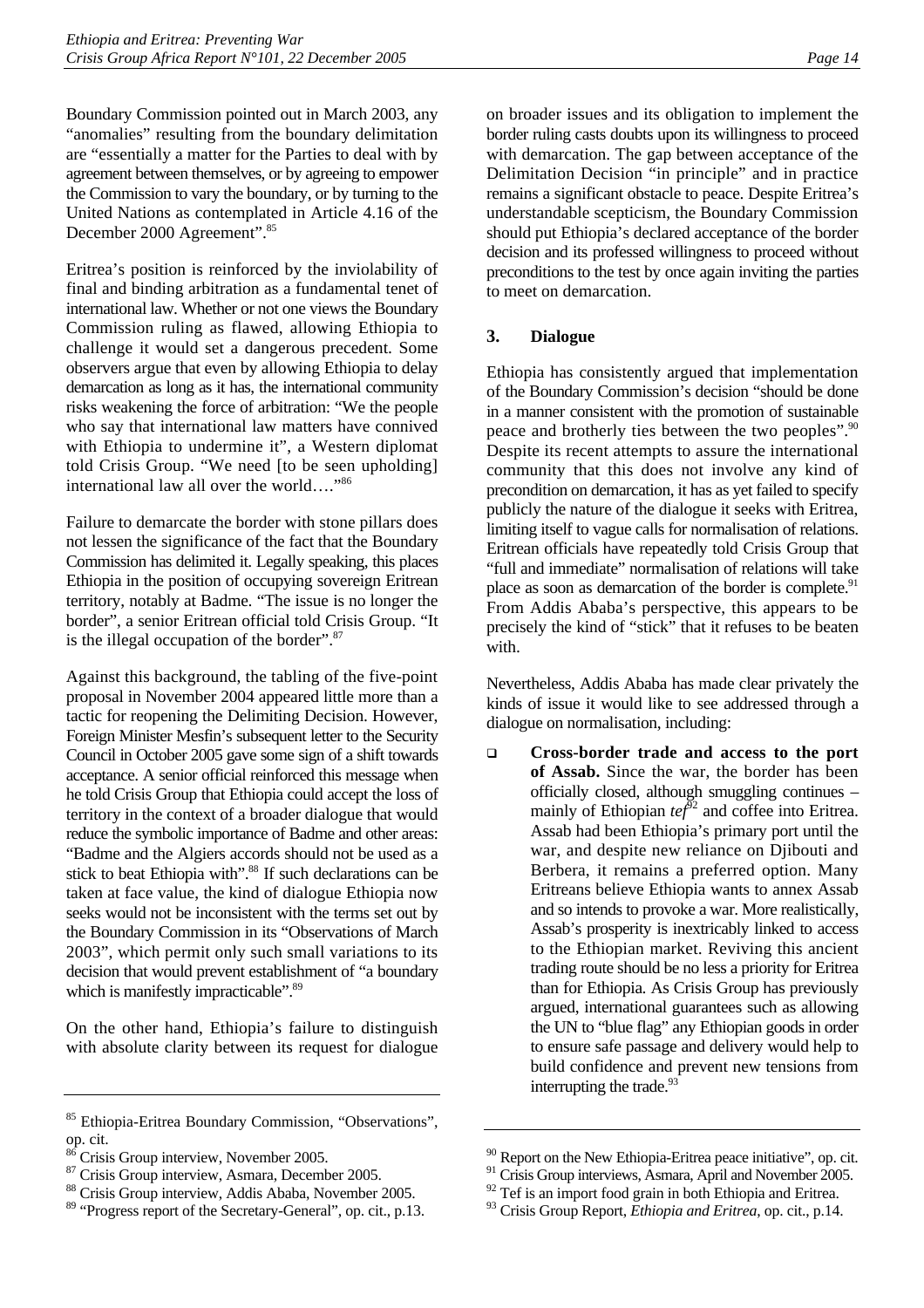- **Trade Relations.** Until late 1997, both countries had the same currency – the Ethiopian birr – which meant that monetary policy was determined unilaterally by Addis Ababa; the introduction of the Eritrean nakfa was received unfavourably in Addis Ababa and led to strained economic relations between the trading partners. The nakfa is here to stay but trade relations could be eased by working towards understanding on a range of issues including exchange rates, letters of credit and customs regulations.
- **Cessation of support for opposition and rebel groups.** Both sides have taken to supporting the other's opposition and rebel groups. Since 1998, Eritrea has provided assistance to various Ethiopian rebel groups, including the Oromo Liberation Front (OLF) and the Ogaden National Liberation Front (ONLF). Addis Ababa also accuses Asmara of having a hand in the turmoil surrounding the May 2005 parliamentary elections – a charge Eritrea denies. "Many in the leadership are very upset about Asmara's role", a senior Ethiopian official told Crisis Group.<sup>94</sup> For its part, Ethiopia hosts the Alliance of Eritrean National Forces (AENF). Although the AENF is less effective than either the ONLF or OLF, reciprocal cessation of support for such groups would go far to mitigate tensions.

Eritrea has insisted that any dialogue with Ethiopia could only begin once demarcation is complete. But opening talks on such mutually beneficial issues would be a small price to pay for a comprehensive and durable peace: that dialogue should proceed in parallel with demarcation, under the auspices of a government or body to be determined by the Algiers Group.

### **IV. CONCLUSION**

Kick-starting the implementation phase is necessary to reduce the very real risk of a new war but it will require engagement from the Algiers Group that is both robust and very carefully calibrated, so that progress on all three components – de-escalation, demarcation and dialogue – proceeds in a concurrent and mutually reinforcing way. If any single element is pushed too far to the fore, the entire process is likely to collapse.

The first step should be for the Algiers Group to renew its collective commitment to the peace process in a high profile way by consulting together immediately and issuing a statement before the Security Council next convenes on the subject, early in January 2006.<sup>95</sup> This should call for the peace process to enter its final, "implementation phase", for Ethiopia to drop any preconditions to demarcation and for both parties to comply with Resolution 1640, as well as indicate the group's readiness to engage actively, including by designating a point person, country or institution to conduct shuttle diplomacy.

If the Algiers Group is to act proactively in this fashion, its members will need to agree on a mechanism with which to facilitate implementation of the Algiers accords through diplomatic engagement with both parties. As a first task, this mechanism (and the senior lead envoy that would likely be necessary to conduct the initiative) will have to pin down Ethiopia's unambiguous acceptance of the Boundary Commission ruling and agreement to proceed with demarcation, as well as Eritrea's acceptance of a parallel dialogue on issues relating to normalisation, with the exception of the boundary. It must be clearly understood by both parties that any adjustments to the Delimitation Decision – and very small ones at that – can only be addressed in the course of the demarcation process, in accordance with the very specific guidance provided by the Boundary Commission regarding refinement of boundary pillar coordinates and "manifest impracticability".

The Algiers Group also has a role to play in urging the Security Council and troop contributing countries not to withdraw UNMEE and to explore instead – provided tensions have relaxed and demarcation and dialogue

<span id="page-19-1"></span><sup>&</sup>lt;sup>95</sup> Security Council Resolution 1640 of 23 November 2005 requested the Secretary-Genral to monitor the parties' compliance and report on it after 40 days. This period will elapse on 2 January 2006. The expectation is that the Secretary-General will report to the Council on or about 3 January, and the Council will convene to consider that report shortly thereafter, likely around 9 January.

<span id="page-19-0"></span><sup>&</sup>lt;sup>94</sup> Crisis Group interview, Addis Ababa, November 2005.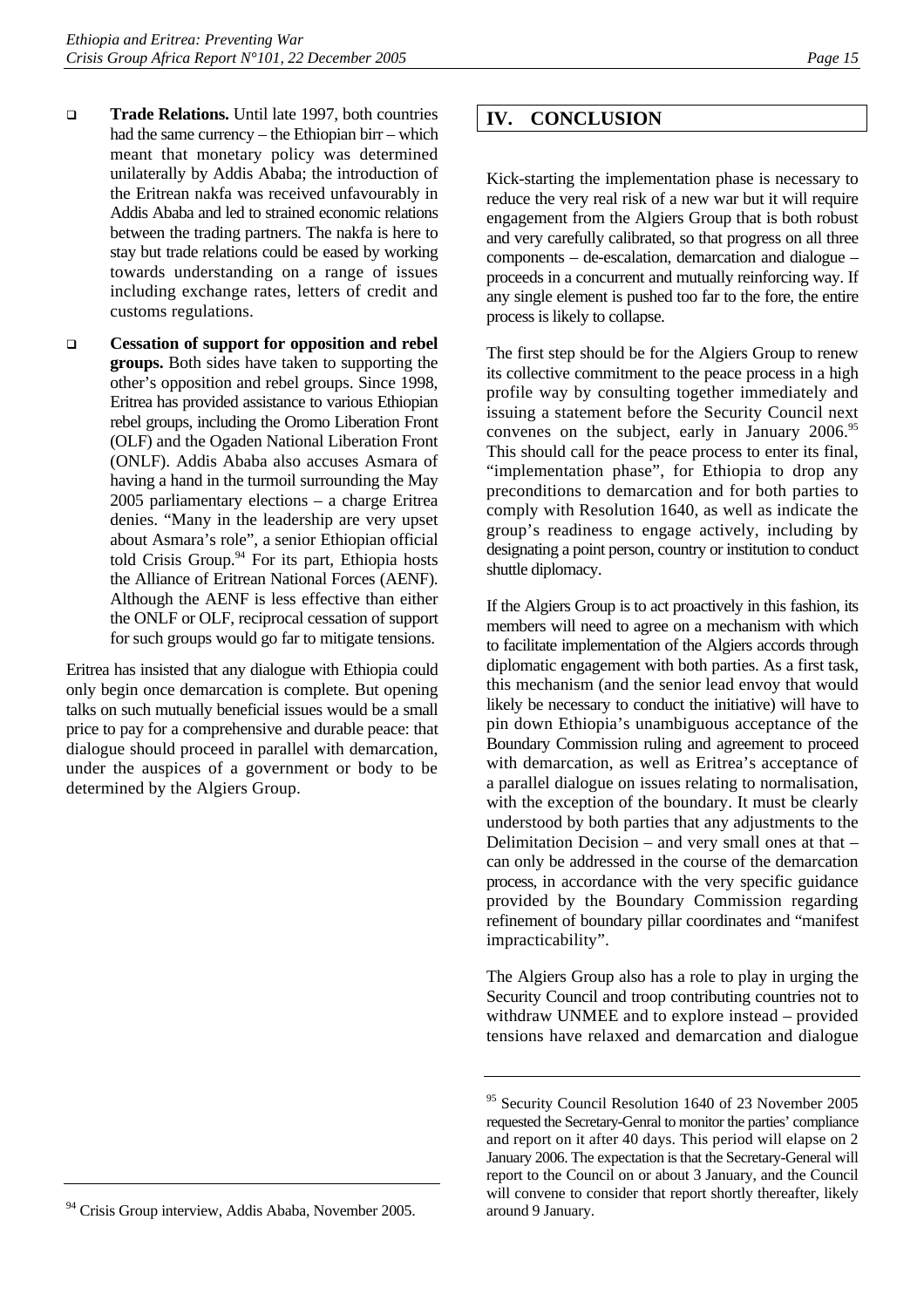are in train – options for restructuring (reducing) the peacekeeping mission to accommodate realities on the ground. This would include ensuring protection requirements for demarcation teams as they begin laying boundary pillars, especially in areas where the local population may prove resistant, as well as the ability to meet logistical and financial requirements for the demarcation exercise.

Perhaps most importantly, the Algiers Group must likewise consider the incentives and pressures available if either party fails to comply with UNSCR 1640 or otherwise obstructs the implementation phase.

Among the Algiers Group members, the U.S. has a special role to play. It crafted the original proposals that ultimately shaped the Algiers accords, including the need for a swift, final and binding demarcation of the border. Both Ethiopia and Eritrea consider themselves friends and allies of Washington and have expressed confidence in the potential for its engagement to bring about a durable settlement. This has led some diplomats to suggest that a U.S. special envoy should take the lead in defusing the current crisis. But the unilateral appointment of such a representative might well appear to Eritrea as an attempt to establish an alternative process to the Algiers accords and thus be unacceptable. Instead, the Algiers witnesses should request the U.S. government to appoint and provide an envoy with a clear mandate to work for implementation of the accords within the coordinated efforts of the Algiers Group.

#### **Nairobi/Brussels, 22 December 2005**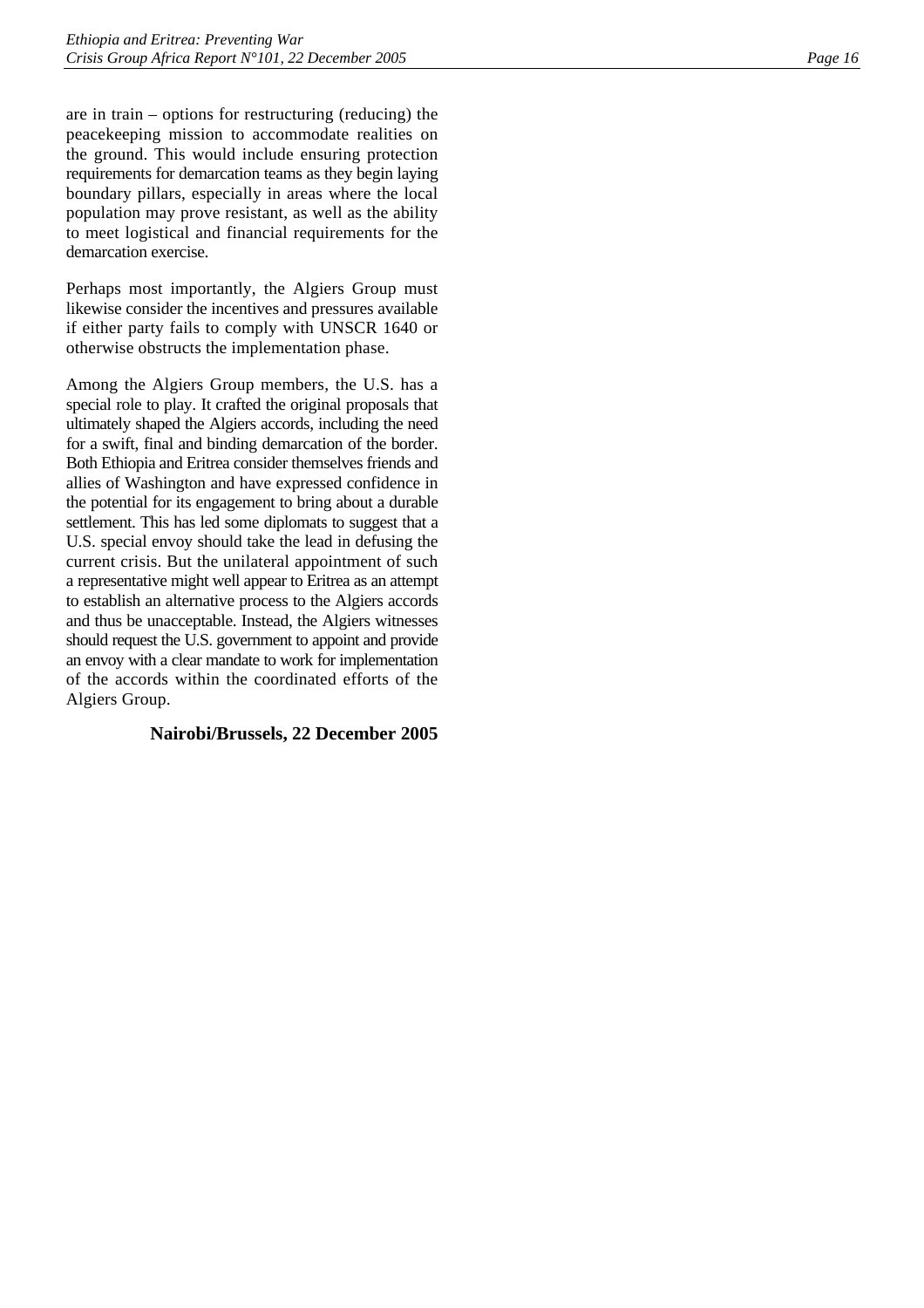## **APPENDIX A**

## **MAP OF ERITREAN-ETHIOPIAN AREAS OF CONFLICT**



Source: Country Profile, Eritrea 2003, Economist Intelligence Unit.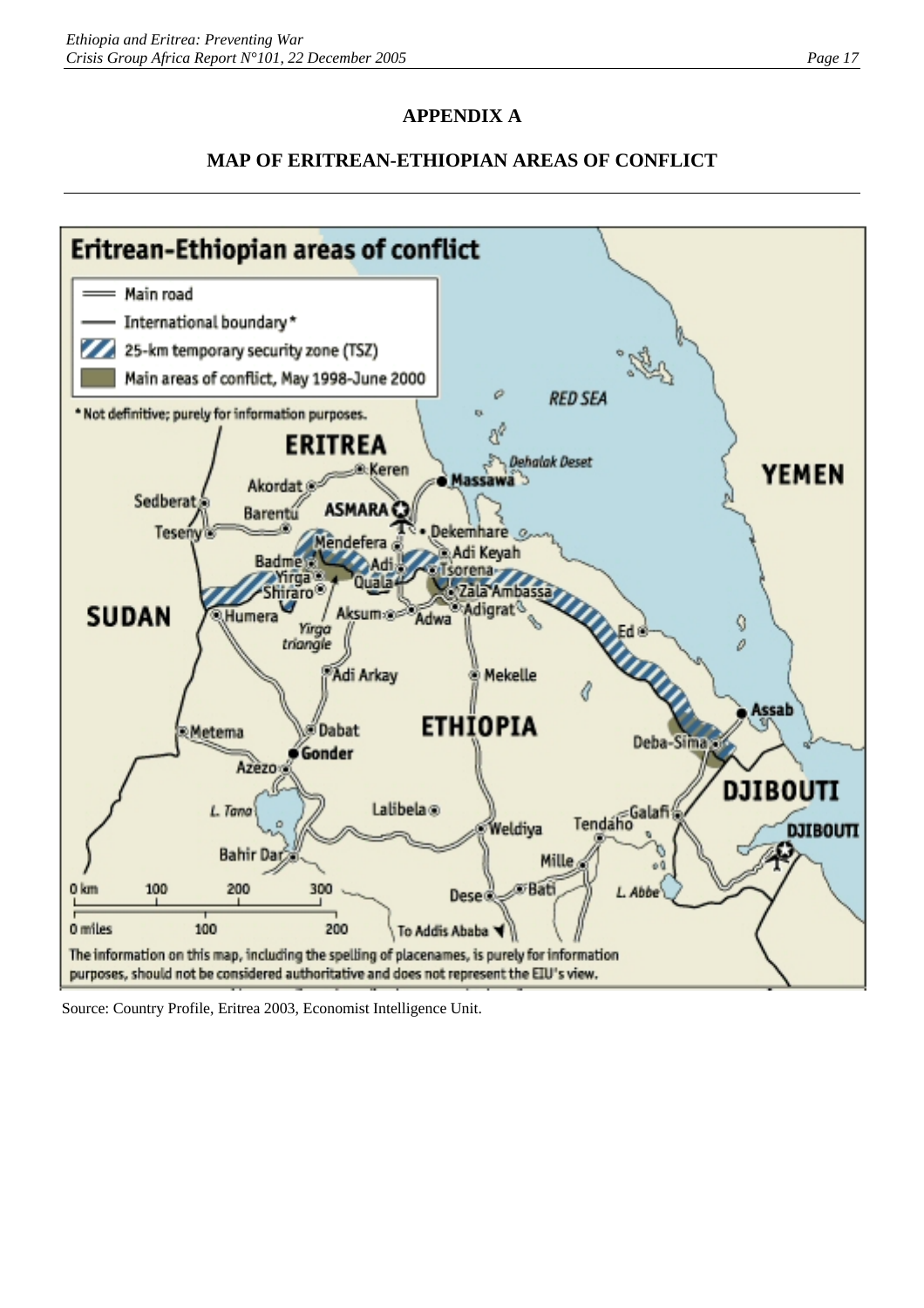## **APPENDIX B**

## **ABOUT THE INTERNATIONAL CRISIS GROUP**

The International Crisis Group (Crisis Group) is an independent, non-profit, non-governmental organisation, with over 110 staff members on five continents, working through field-based analysis and high-level advocacy to prevent and resolve deadly conflict.

Crisis Group's approach is grounded in field research. Teams of political analysts are located within or close by countries at risk of outbreak, escalation or recurrence of violent conflict. Based on information and assessments from the field, it produces analytical reports containing practical recommendations targeted at key international decision-takers. Crisis Group also publishes *CrisisWatch*, a twelve-page monthly bulletin, providing a succinct regular update on the state of play in all the most significant situations of conflict or potential conflict around the world.

Crisis Group's reports and briefing papers are distributed widely by email and printed copy to officials in foreign ministries and international organisations and made available simultaneously on the website, www.crisisgroup.org. Crisis Group works closely with governments and those who influence them, including the media, to highlight its crisis analyses and to generate support for its policy prescriptions.

The Crisis Group Board – which includes prominent figures from the fields of politics, diplomacy, business and the media  $-$  is directly involved in helping to bring the reports and recommendations to the attention of senior policy-makers around the world. Crisis Group is chaired by Lord Patten of Barnes, former European Commissioner for External Relations. President and Chief Executive since January 2000 is former Australian Foreign Minister Gareth Evans.

Crisis Group's international headquarters are in Brussels, with advocacy offices in Washington DC (where it is based as a legal entity), New York, London and Moscow. The organisation currently operates fifteen field offices (in Amman, Belgrade, Bishkek, Dakar, Dushanbe, Islamabad, Jakarta, Kabul, Nairobi, Pretoria, Pristina, Quito, Seoul, Skopje and Tbilisi), with analysts working in over 50 crisis-affected countries and territories across four continents. In Africa, this includes Angola, Burundi, Côte d'Ivoire, Democratic Republic of the Congo, Eritrea, Ethiopia, Guinea, Liberia, Rwanda, the Sahel region, Sierra Leone, Somalia, Sudan, Uganda and Zimbabwe; in Asia, Afghanistan, Indonesia, Kashmir, Kazakhstan, Kyrgyzstan, Myanmar/Burma, Nepal, North Korea, Pakistan, Tajikistan, Turkmenistan and Uzbekistan; in Europe, Albania, Armenia, Azerbaijan, Bosnia and Herzegovina, Georgia, Kosovo, Macedonia, Moldova, Montenegro and Serbia; in the Middle East, the whole region from North Africa to Iran; and in Latin America, Colombia, the Andean region and Haiti.

Crisis Group raises funds from governments, charitable foundations, companies and individual donors. The following governmental departments and agencies currently provide funding: Agence Intergouvernementale de la francophonie, Australian Agency for International Development, Austrian Federal Ministry of Foreign Affairs, Belgian Ministry of Foreign Affairs, Canadian Department of Foreign Affairs and International Trade, Canadian International Development Agency, Canadian International Development Research Centre, Czech Ministry of Foreign Affairs, Dutch Ministry of Foreign Affairs, Finnish Ministry of Foreign Affairs, French Ministry of Foreign Affairs, German Foreign Office, Irish Department of Foreign Affairs, Japanese International Cooperation Agency, Principality of Liechtenstein Ministry of Foreign Affairs, Luxembourg Ministry of Foreign Affairs, New Zealand Agency for International Development, Republic of China (Taiwan) Ministry of Foreign Affairs, Royal Danish Ministry of Foreign Affairs, Royal Norwegian Ministry of Foreign Affairs, Swedish Ministry for Foreign Affairs, Swiss Federal Department of Foreign Affairs, Turkish Ministry of Foreign Affairs, United Kingdom Foreign and Commonwealth Office, United Kingdom Department for International Development, U.S. Agency for International Development.

Foundation and private sector donors include Atlantic Philanthropies, Carnegie Corporation of New York, Compton Foundation, Ford Foundation, Fundação Oriente, Fundación DARA Internacional, Bill & Melinda Gates Foundation, William & Flora Hewlett Foundation, Hunt Alternatives Fund, Korea Foundation, John D. & Catherine T. MacArthur Foundation, Moriah Fund, Charles Stewart Mott Foundation, Open Society Institute, Pierre and Pamela Omidyar Fund, David and Lucile Packard Foundation, Ploughshares Fund, Sigrid Rausing Trust, Rockefeller Foundation, Rockefeller Philanthropy Advisors and Sarlo Foundation of the Jewish Community Endowment Fund.

#### **December 2005**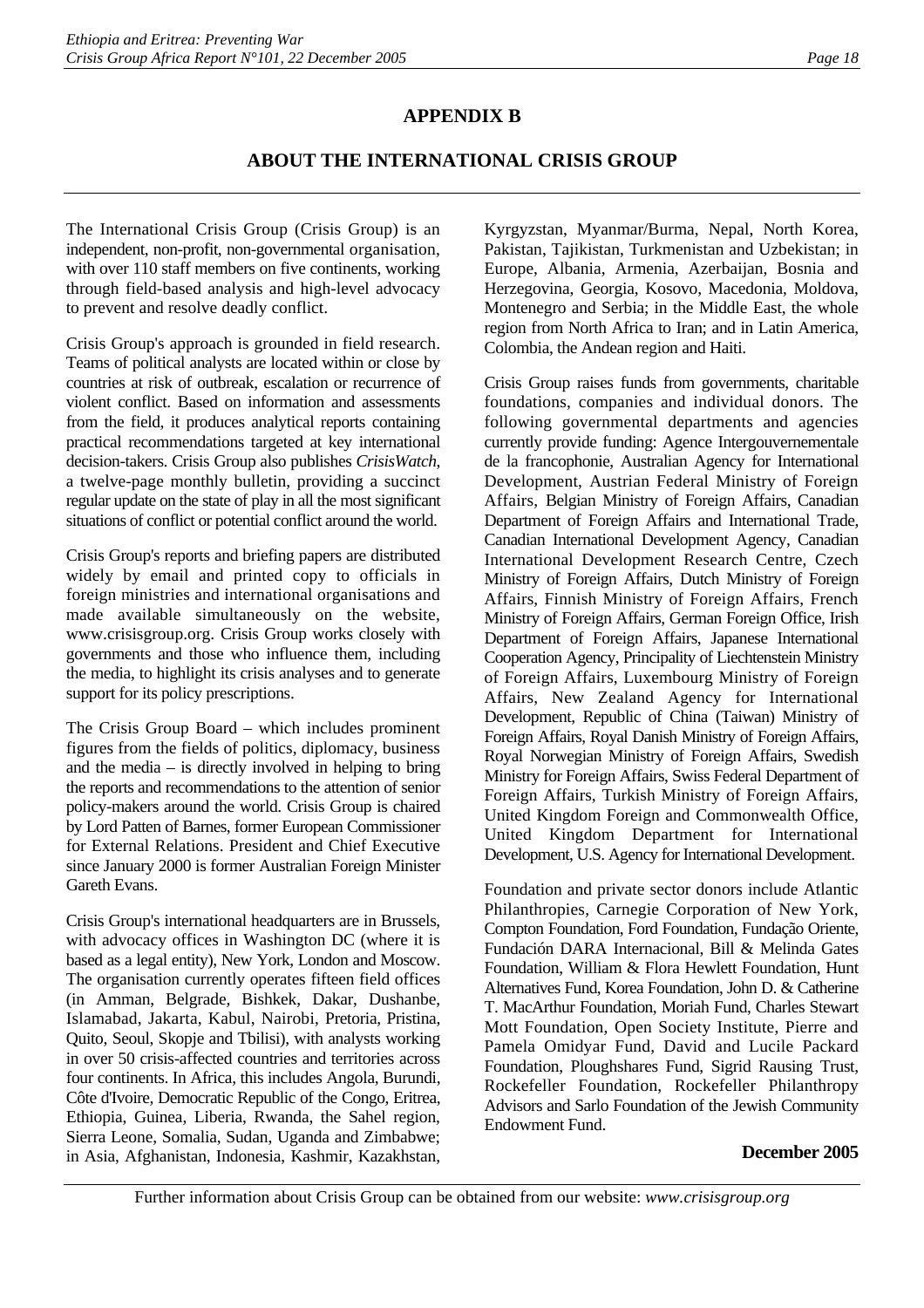### **APPENDIX C**

### **CRISIS GROUP REPORTS AND BRIEFINGS ON AFRICA SINCE 2002**

#### **CENTRAL AFRICA**

*Storm Clouds over Sun City: The Urgent Need to Recast the Congolese Peace Process*, Africa Report N°44, 14 May 2002 (also available in French)

*Burundi: After Six Months of Transition: Continuing the War or Winning the Peace*, Africa Report N°46, 24 May 2002 (also available in French)

*The International Criminal Tribunal for Rwanda: The Countdown*, Africa Report N°50, 1 August 2002 (only available in French)

*The Burundi Rebellion and the Ceasefire Negotiations*, Africa Briefing Nº9, 6 August 2002

*Rwanda at the End of the Transition: A Necessary Political Liberalisation*, Africa Report N°53, 13 November 2002 (also available in French)

*The Kivus: The Forgotten Crucible of the Congo Conflict*, Africa Report N°56, 24 January 2003

*A Framework for Responsible Aid to Burundi*, Africa Report N°57, 21 February 2003

*Rwandan Hutu Rebels in the Congo: a New Approach to Disarmament and Reintegration,* Africa Report N°63, 23 May 2003 (also available in French)

*Congo Crisis: Military Intervention in Ituri*, Africa Report N°64, 13 June 2003

*The International Criminal Tribunal for Rwanda: Time for Pragmatism*, Africa Report N°69, 26 September 2003 (only available in French)

*Refugees and Displaced Persons in Burundi – Defusing the Land Time-Bomb*, Africa Report N°70, 7 October 2003 (only available in French)

*Refugees and Internally Displaced in Burundi: The Urgent Need for a Consensus on Their Repatriation and Reintegration*, Africa Briefing Nº17, 2 December 2003 (only available in French)

*Northern Uganda: Understanding and Solving the Conflict*, Africa Report N°77, 14 April 2004

*HIV/AIDS as a Security Issue in Africa: Lessons from Uganda*, Issues Report N°3, 16 April 2004

*End of Transition in Burundi: The Home Stretch*, Africa Report Nº81, 5 July 2004 (also available in French)

*Pulling Back from the Brink in the Congo*, Africa Briefing Nº18, 7 July 2004 (also available in French)

*Maintaining Momentum in the Congo: The Ituri Problem*, Africa Report N°84, 26 August 2004

*Elections in Burundi: The Peace Wager*, Africa Briefing Nº20, 9 December 2004 (also available in French)

*Back to the Brink in the Congo*, Africa Briefing Nº21, 17 December 2004

*Peace in Northern Uganda: Decisive Weeks Ahead*, Africa Briefing N°22, 21 February 2005

*The Congo's Peace is Failing: Crisis in the Kivus*, Africa Report N°91, 30 March 2005

*Shock Therapy for Northern Uganda's Peace Process*, Africa Briefing N°23, 11 April 2005

*The Congo: Solving the FDLR Problem Once and for All*, Africa Briefing N°25, 12 May 2005

*Building a Comprehensive Peace Strategy for Northern Uganda*, Africa Briefing Nº27, 23 June 2005

*Élections au Burundi: Reconfiguration radicale du paysage politique,* Africa Briefing N°31, 25 August 2005 (only available in French)

*A Congo Action Plan*, Africa Briefing N°34, 19 October 2005

#### **HORN OF AFRICA**

*God, Oil & Country: Changing the Logic of War in Sudan*, Africa Report N°39, 28 January 2002

*Capturing the Moment: Sudan's Peace Process in the Balance*, Africa Report N°42, 3 April 2002

*Somalia: Countering Terrorism in a Failed State*, Africa Report N°45, 23 May 2002

*Dialogue or Destruction? Organising for Peace as the War in Sudan Escalates*, Africa Report N°48, 27 June 2002

*Sudan's Best Chance for Peace: How Not to Lose It*, Africa Report N°51, 17 September 2002

*Ending Starvation as a Weapon of War in Sudan*, Africa Report N°54, 14 November 2002

*Salvaging Somalia's Chance for Peace*, Africa Briefing Nº11, 9 December 2002

*Power and Wealth Sharing: Make or Break Time in Sudan's Peace Process,* Africa Report N°55, 18 December 2002

*Sudan's Oilfields Burn Again: Brinkmanship Endangers The Peace Process*, Africa Briefing Nº13, 10 February 2003

*Negotiating a Blueprint for Peace in Somalia*, Africa Report N°59, 6 March 2003

*Sudan's Other Wars,* Africa Briefing Nº14, 25 June 2003

*Sudan Endgame* Africa Report N°65, 7 July 2003

*Somaliland: Democratisation and Its Discontents*, Africa Report N°66, 28 July 2003

*Ethiopia and Eritrea: War or Peace?*, Africa Report N°68, 24 September 2003

*Sudan: Towards an Incomplete Peace*, Africa Report N°73, 11 December 2003

*Darfur Rising: Sudan's New Crisis*, Africa Report N°76, 25 March 2004 (also available in Arabic)

*Biting the Somali Bullet*, Africa Report N°79, 4 May 2004

*Sudan: Now or Never in Darfur*, Africa Report N°80, 23 May 2004 (also available in Arabic)

*Darfur Deadline: A New International Action Plan*, Africa Report N°83, 23 August 2004 (also available in Arabic and in French)

*Sudan's Dual Crises: Refocusing on IGAD*, Africa Briefing Nº19, 5 October 2004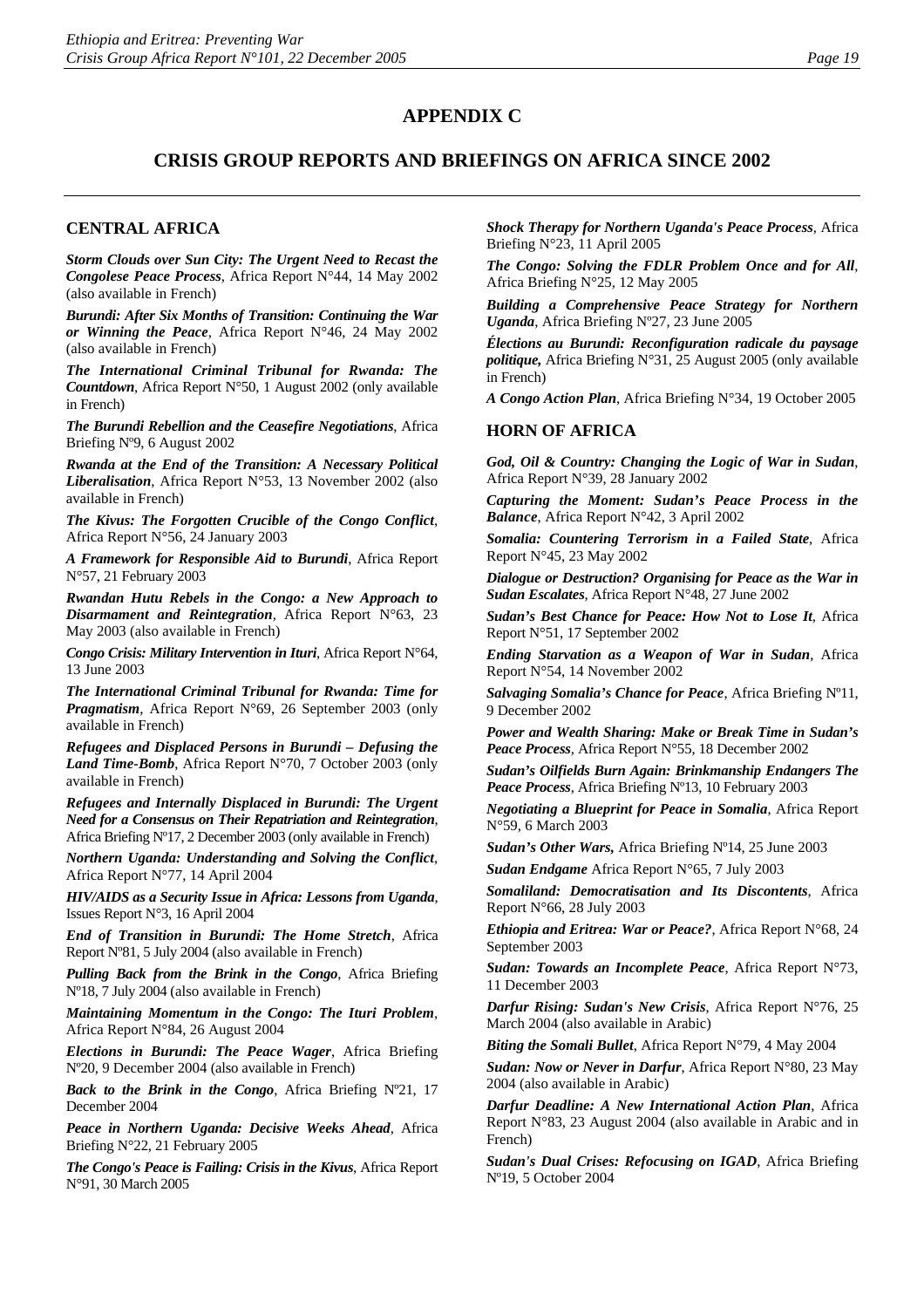*Somalia: Continuation of War by Other Means?*, Africa Report N°88, 21 December 2004

*Darfur: The Failure to Protect*, Africa Report N°89, 8 March 2005 (also available in Arabic)

*A New Sudan Action Plan*, Africa Briefing N°24, 26 April 2005

*Do Americans Care About Darfur?*, Africa Briefing N°26, 1 June 2005

*The AU's Mission in Darfur: Bridging the Gaps*, Africa Briefing Nº28, 6 July 2005

*Counter-Terrorism in Somalia: Losing Hearts and Minds?*, Africa Report Nº95, 11 July 2005

*The Khartoum-SPLM Agreement: Sudan's Uncertain Peace*, Africa Report N°96, 25 July 2005

*Garang's Death: Implications for Peace in Sudan*, Africa Briefing N°30, 9 August 2005 (also available in Arabic)

*Unifying Darfur's Rebels: A Prerequisite for Peace*, Africa Briefing N°32, 6 October 2005 (also available in Arabic)

*The EU/AU Partnership in Darfur: Not Yet a Winning Combination*, Africa Report N°99, 25 October 2005

*Somalia's Islamists*, Africa Report N°100, 12 December 2005

#### **SOUTHERN AFRICA**

*Zimbabwe's Election: The Stakes for Southern Africa*, Africa Briefing Nº8, 11 January 2002

*All Bark and No Bite: The International Response to Zimbabwe's Crisis*, Africa Report N°40, 25 January 2002

*Zimbabwe at the Crossroads: Transition or Conflict?* Africa Report N°41, 22 March 2002

*Zimbabwe: What Next?* Africa Report N° 47, 14 June 2002

*Zimbabwe: The Politics of National Liberation and International Division*, Africa Report N°52, 17 October 2002

*Dealing with Savimbi's Ghost: The Security and Humanitarian Challenges in Angola*, Africa Report N°58, 26 February 2003

*Zimbabwe: Danger and Opportunity*, Africa Report N°60, 10 March 2003

*Angola's Choice: Reform Or Regress*, Africa Report N°61, 7 April 2003

*Decision Time in Zimbabwe*, Africa Briefing Nº15, 8 July 2003

*Zimbabwe: In Search of a New Strategy*, Africa Report N°78, 19 April 2004

*Blood and Soil: Land, Politics and Conflict Prevention in Zimbabwe and South Africa*, Africa Report Nº85, 17 September 2004

*Zimbabwe: Another Election Chance*, Africa Report N°86, 30 November 2004

*Post-Election Zimbabwe: What Next?*, Africa Report N°93, 7 June 2005

*Swaziland: The Clock is Ticking*, Africa Briefing Nº29, 14 July 2005.

*Zimbabwe's Operation Murambatsvina: The Tipping Point?*, Africa Report N°97, 17 August 2005

#### **WEST AFRICA**

*Liberia: The Key to Ending Regional Instability*, Africa Report N°43, 24 April 2002

*Sierra Leone after Elections: Politics as Usual?* Africa Report N°49, 12 July 2002

*Liberia: Unravelling*, Africa Briefing Nº10, 19 August 2002

*Sierra Leone's Truth and Reconciliation Commission: A Fresh Start?*, Africa Briefing Nº12, 20 December 2002

*Tackling Liberia: The Eye of the Regional Storm*, Africa Report N°62, 30 April 2003

*The Special Court for Sierra Leone: Promises and Pitfalls of a "New Model"*, Africa Briefing Nº16, 4 August 2003

*Sierra Leone: The State of Security and Governance*, Africa Report N°67, 2 September 2003

*Liberia: Security Challenges*, Africa Report N°71, 3 November 2003

*Côte d'Ivoire: "The War Is Not Yet Over"*, Africa Report N°72, 28 November 2003

*Guinée: Incertitudes autour d'une fin de règne*, Africa Report N°74, 19 December 2003 (only available in French)

*Rebuilding Liberia: Prospects and Perils*, Africa Report N°75, 30 January 2004

*Côte d'Ivoire: No Peace in Sight*, Africa Report N°82, 12 July 2004 (also available in French)

*Liberia and Sierra Leone: Rebuilding Failed States*, Africa Report N°87, 8 December 2004

*Côte d'Ivoire: Le pire est peut-être à venir*, Africa Report N°90, 24 March 2005 (currently only available in French)

*Islamist Terrorism in the Sahel: Fact or Fiction?*, Africa Report N°92, 31 March 2005

*Stopping Guinea's Slide*, Africa Report N°94, 13 June 2005 (also available in French)

*Liberia's Elections: Necessary But Not Sufficient*, Africa Report, 7 September 2005

*Côte d'Ivoire: Les demi-mesures ne suffiront pas*, Africa Briefing N°33, 12 October 2005 (currently only available in French)

#### **OTHER REPORTS AND BRIEFINGS**

For Crisis Group reports and briefing papers on:

- Asia
- Europe
- Latin America and Caribbean
- Middle East and North Africa
- Thematic Issues
- *CrisisWatch*

please visit our website [www.crisisgroup.org](http://www.crisisgroup.org/)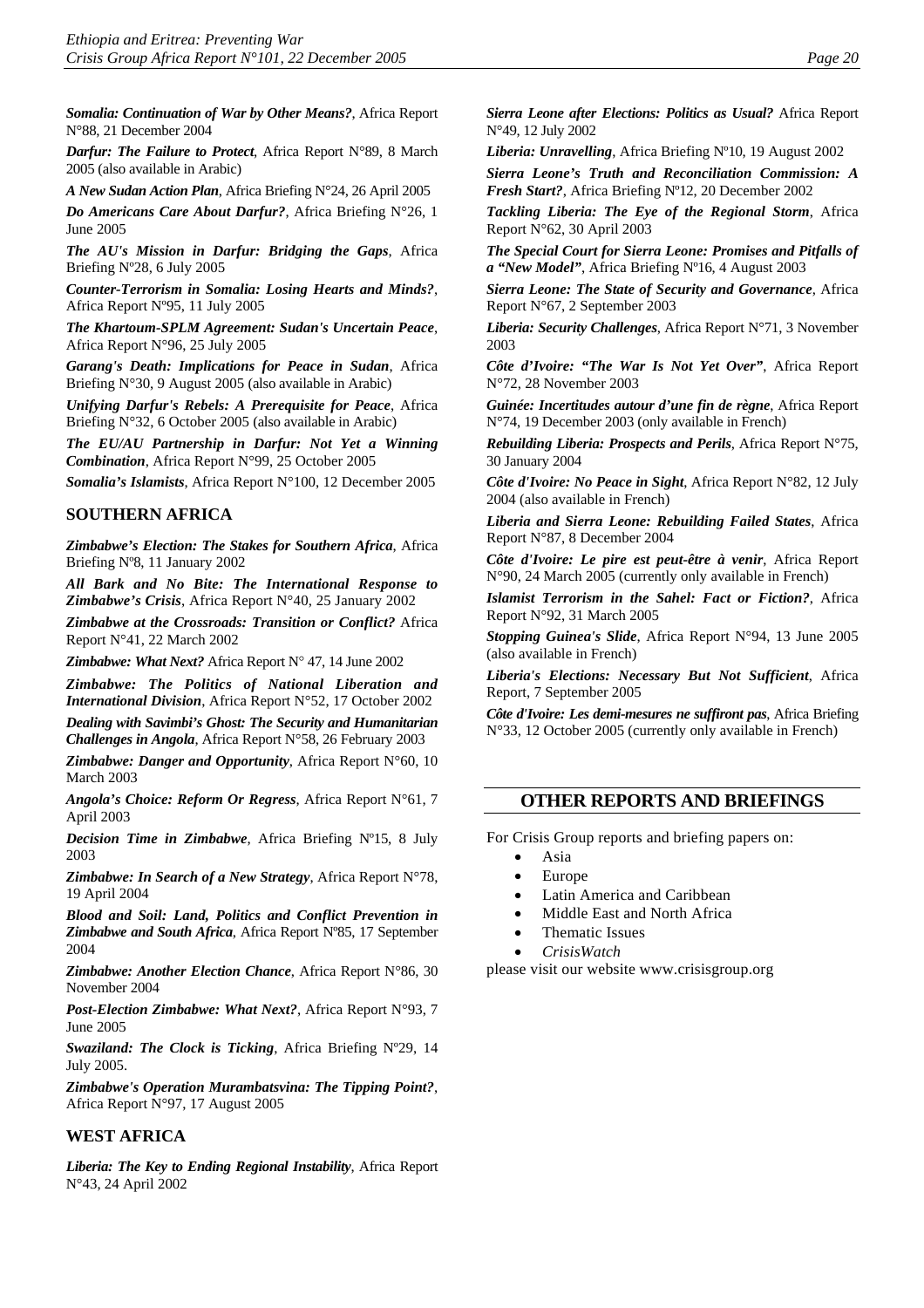## **APPENDIX D**

## **CRISIS GROUP BOARD OF TRUSTEES**

*Chair*

**Lord Patten of Barnes** *Former European Commissioner for External Relations, UK*

*President & CEO*

**Gareth Evans** *Former Foreign Minister of Australia*

*Executive Committee*

**Morton Abramowitz** *Former U.S. Assistant Secretary of State and Ambassador to Turkey*

**Emma Bonino** *Member of European Parliament; former European Commissioner*

**Cheryl Carolus** *Former South African High Commissioner to the UK; former Secretary General of the ANC*

**Maria Livanos Cattaui\*** *Former Secretary-General, International Chamber of Commerce*

**Yoichi Funabashi** *Chief Diplomatic Correspondent & Columnist, The Asahi Shimbun, Japan* 

**William Shawcross** *Journalist and author, UK*

**Stephen Solarz\*** *Former U.S. Congressman*

**George Soros** *Chairman, Open Society Institute*

**William O. Taylor** *Chairman Emeritus, The Boston Globe, U.S. \*Vice-Chair*

**Adnan Abu-Odeh** *Former Political Adviser to King Abdullah II and to King Hussein; former Jordan Permanent Representative to UN*

**Kenneth Adelman** *Former U.S. Ambassador and Director of the Arms Control and Disarmament Agency*

**Ersin Arioglu** *Member of Parliament, Turkey; Chairman Emeritus, Yapi Merkezi Group*

**Diego Arria** *Former Ambassador of Venezuela to the UN*

**Zbigniew Brzezinski** *Former U.S. National Security Advisor to the President* **Kim Campbell**

*Secretary General, Club of Madrid; former Prime Minister of Canada*

**Victor Chu** *Chairman, First Eastern Investment Group, Hong Kong* **Wesley Clark** *Former NATO Supreme Allied Commander, Europe*

**Pat Cox** *Former President of European Parliament*

**Ruth Dreifuss** *Former President, Switzerland*

**Uffe Ellemann-Jensen** *Former Minister of Foreign Affairs, Denmark*

**Mark Eyskens** *Former Prime Minister of Belgium*

**Leslie H. Gelb** *President Emeritus of Council on Foreign Relations, U.S.* 

**Bronislaw Geremek** *Former Minister of Foreign Affairs, Poland*

**Frank Giustra** *Chairman, Endeavour Financial, Canada*

**I.K. Gujral** *Former Prime Minister of India*

**Carla Hills** *Former U.S. Secretary of Housing; former U.S. Trade Representative*

**Lena Hjelm-Wallén** *Former Deputy Prime Minister and Foreign Affairs Minister, Sweden* 

**James C.F. Huang** *Deputy Secretary General to the President, Taiwan*

**Swanee Hunt** *Chair of Inclusive Security: Women Waging Peace; former U.S. Ambassador to Austria*

**Asma Jahangir** *UN Special Rapporteur on Extrajudicial, Summary or Arbitrary Executions; former Chair Human Rights Commission of Pakistan*

**Shiv Vikram Khemka** *Founder and Executive Director (Russia) of SUN Group, India*

**James V. Kimsey**  *Founder and Chairman Emeritus of America Online, Inc. (AOL)*

**Bethuel Kiplagat** *Former Permanent Secretary, Ministry of Foreign Affairs, Kenya*

**Wim Kok** *Former Prime Minister, Netherlands*

**Trifun Kostovski** *Member of Parliament, Macedonia; founder of Kometal Trade Gmbh* 

**Elliott F. Kulick** *Chairman, Pegasus International, U.S.*

**Joanne Leedom-Ackerman** *Novelist and journalist, U.S.*

**Todung Mulya Lubis** *Human rights lawyer and author, Indonesia*